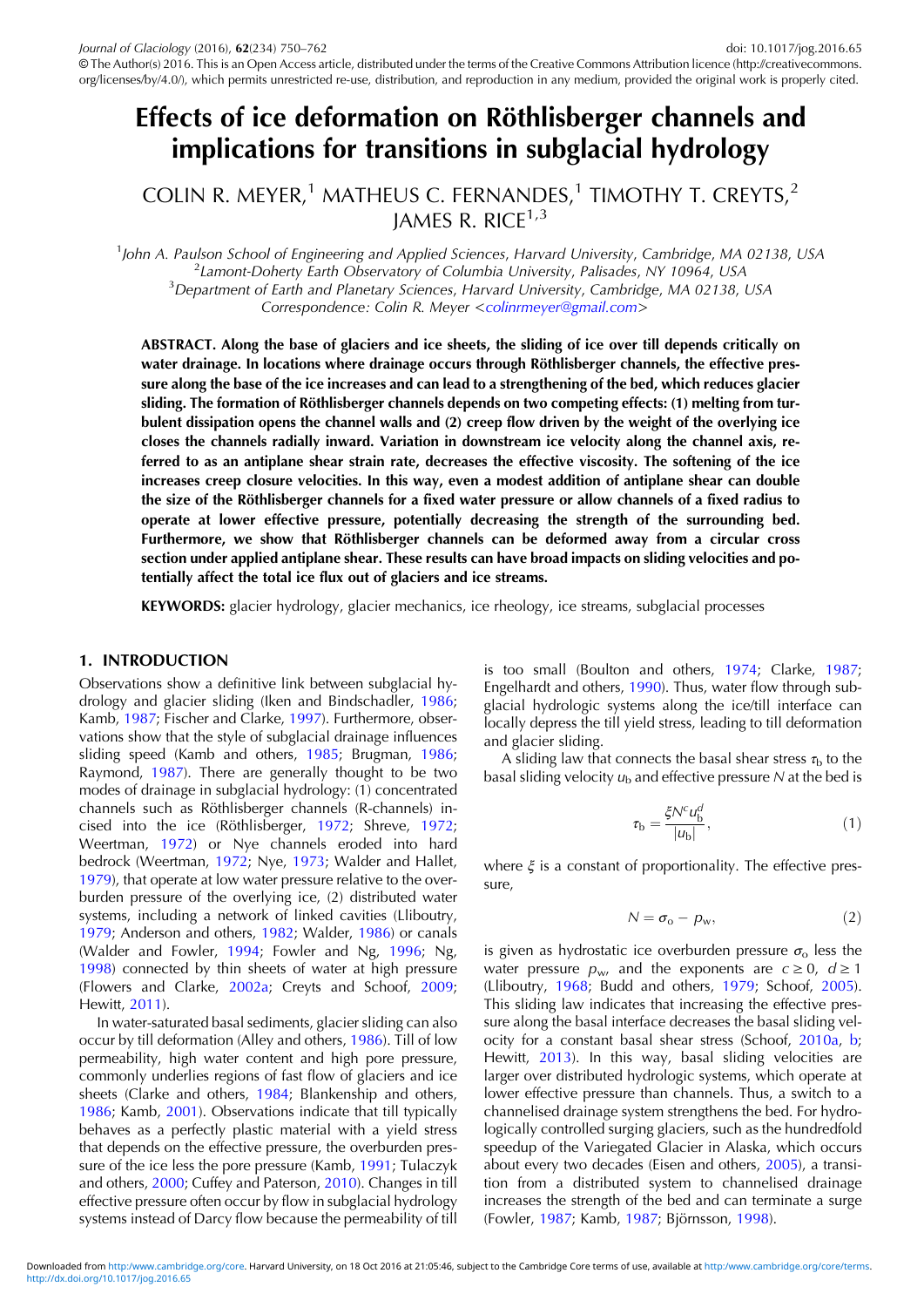<span id="page-1-0"></span>Transitions in sliding velocity across ice-stream margins can also be related to subglacial hydrology. Surface velocity data show that ice drainage in Antarctica is not uniform but rather focused in regions of fast-flowing ice called ice streams (Joughin and Tulaczyk, [2002](#page-11-0); Joughin and others, [2002;](#page-11-0) Rignot and others, [2011](#page-11-0)). Satellite altimetry data reveal connected subglacial hydrological systems beneath the Siple Coast Ice Streams with prominent subglacial lakes along the margins of the Whillans Ice Stream (Gray and others, [2005;](#page-11-0) Fricker and others, [2007;](#page-11-0) Fricker and Scambos, [2009](#page-11-0)). This agrees with radar and borehole data that suggest variation in subglacial hydrology across icestream shear margins (Bentley and others, [1998;](#page-10-0) Vogel and others, [2005;](#page-12-0) Engelhardt and Kamb, [2013](#page-10-0)).

Models suggest that heat generated by shear in the icestream margins can lead to the development of temperate ice, which is ice at the local melting temperature that maintains some mechanical strength (Schoof, [2012](#page-11-0); Suckale and others, [2014;](#page-12-0) Perol and Rice, [2015\)](#page-11-0). Further work by deformation in the temperate ice produces melt water. Above a critical threshold, melt water drains to the bed and can be evacuated by subglacial hydrology (Perol and others, [2015](#page-11-0)).

Extensive antiplane shearing within the ice, i.e. variation in downstream velocity  $u_x$  over a  $(y, z)$  cross section, occurs at both the base of surging glaciers and across icestream shear margins. This antiplane shearing decreases the viscosity of ice, and here we examine how this affects Rchannel closure. In an ice-stream shear margin, we schematically represent a subglacial hydrologic system with a single R-channel that we place near the transition between the locked, frozen till under the ridge and the slipping, failed till under the stream (Fig. 1a) (Perol and Rice, [2011;](#page-11-0) Suckale and others, [2014;](#page-12-0) Perol and others, [2015](#page-11-0)). The ice in this region is strongly sheared as it transitions from the plug flow in the centre of the stream to the much slower motion in the ridge. Under a mountain glacier, the antiplane shear arises from differential ice velocity with depth (Fig. 1b).

In this paper, we analyse the effects of including the existing antiplane shear on the creep closure of R-channels. We show that the amount of antiplane shear present in the ice can substantially increase the size of the R-channels or decrease the effective pressure, which can affect the duration of glacier surges and the location of ice-stream shear margins.

## 1.1. Classical R-channel theory

In an R-channel, liquid water flows turbulently through a conduit. The turbulent eddies dissipate heat at the wall and melt the ice, increasing the size of the channel. Simultaneously, the mass of ice surrounding the channel viscously creeps inward, closing the hole. In equilibrium, the creep closure of the ice is exactly balanced by the melting incurred by the turbulence.

For a single channel in a subglacial hydrologic system, Nye ([1953\)](#page-11-0) derives the creep closure velocity  $u_r$ , which in polar coordinates is written as

$$
u_{r}(r) = -A\left(\frac{N}{n}\right)^{n}\frac{a^{2}}{r},
$$
\n(3)

where r is the distance from the centre of the channel, a is the radius of the channel and  $N$  is the effective pressure. The parameters A and  $n$  come from the ice rheology of a shear-



thinning fluid with a power-law relationship between deviatoric stress and strain rates,

$$
\dot{\varepsilon}_{\rm E} = A \tau_{\rm E}^n,\tag{4}
$$

where the subscript  $E$  indicates the second invariant of the tensor, A (s<sup>-1</sup> Pa<sup>-n</sup>) is the ice softness, and n is the rheological power, with  $n > 1$  indicating shear thinning (Cuffey and Paterson, [2010\)](#page-10-0). Depending on the creep mechanism and the stress magnitude, values from  $n = 1$  to  $n = 4$  are appropriate (Steinemann, [1954;](#page-12-0) Durham and others, [1997;](#page-10-0) Goldsby and Kohlstedt, [2001\)](#page-11-0). We take  $n = 3$  following Glen [\(1955](#page-11-0)), as is common in glaciology. We give representative values for parameters in [Table 1.](#page-2-0) Nye [\(1953](#page-11-0)) compares the predictions from Eqn (3) with published data on the closure of tunnels in a variety of glaciers and finds that the closure expression works well in most cases, but fails when the stress state in the overlying ice is not exclusively hydrostatic (Haefeli, [1951;](#page-11-0) Glen, [1956;](#page-11-0) Weertman, [1972](#page-12-0)).

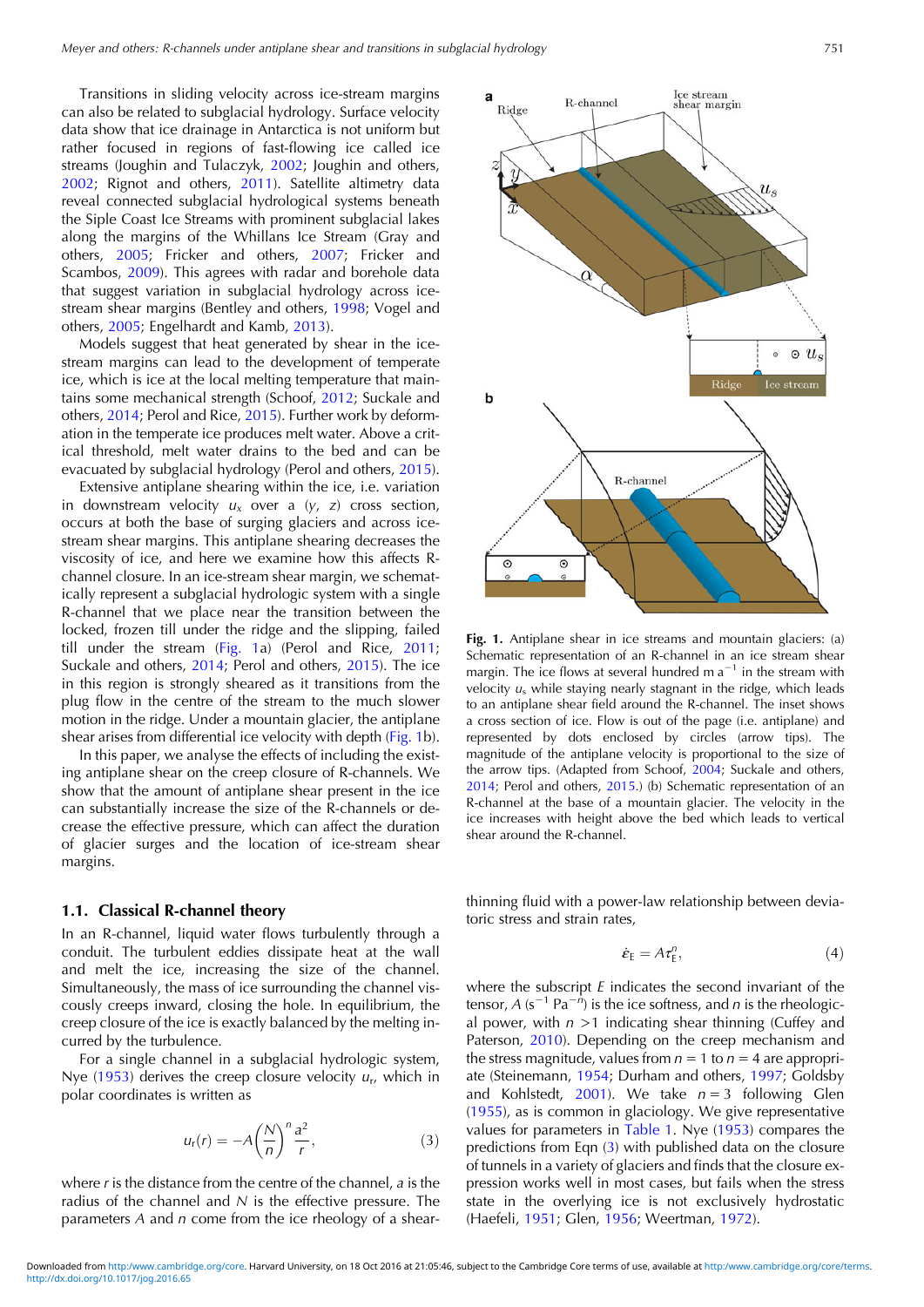<span id="page-2-0"></span>Table 1. Parameters similar to those from Siple Coast Ice Streams (Engelhardt and Kamb, [1997](#page-10-0); Cuffey and Paterson, [2010](#page-10-0); Suckale and others, [2014\)](#page-12-0)

| $\rho_{\rm ice}$ | 910                    |                                          | Ice density          |
|------------------|------------------------|------------------------------------------|----------------------|
| $\rho_{\rm w}$   | 1000                   | $\text{kg m}^{-3}$<br>kg m <sup>-3</sup> | Water density        |
| g                | 9.8                    | $m s^{-2}$                               | Gravity              |
| $\mathcal{L}$    | 333 500                | $m^2 s^{-2}$                             | Latent heat per mass |
| $n_{\rm m}$      | 0.025                  | s m <sup><math>-(1/3)</math></sup>       | Manning coefficient  |
| $sin(\alpha)$    | 0.001                  |                                          | Surface slope        |
| $\overline{A}$   | $2.18 \times 10^{-24}$ | $s^{-1}$ Pa <sup>-n</sup>                | Ice softness         |
| n                | 3                      |                                          | Rheological power    |
| N                | $5 \times 10^5$        | Pa                                       | Effective pressure   |
|                  |                        |                                          |                      |

To model the flow of melt water, we treat the R-channel as a semicircular conduit for fully developed turbulence. The Manning–Strickler parameterisation for a turbulent flow in a rough-walled pipe is given as

$$
Q = \frac{A_c R_h^{2/3} \sin^{1/2}(\alpha)}{n_m}
$$

where  $n_m$  (s m<sup>-1/3</sup>) is the Manning roughness coefficient, Q is the water discharge, sin  $(\alpha)$  is the slope driving flow (i.e. the bed slope in the idealised ice stream, or the local surface slope in the flat-bedded mountain glacier; [Fig. 1](#page-1-0); Table 1),  $A_c$  is the cross-sectional area, and  $R_h$  is the hydraulic radius, which is defined as  $R_h \equiv A_c/P_r$  for the wetted perimeter  $P_r$  (Henderson, [1966;](#page-11-0) Clarke, [2003\)](#page-10-0). For a semicircular channel, we follow Weertman [\(1972](#page-12-0)) and write the flow rate as a function of the channel diameter D as

$$
Q = \frac{\pi D^{8/3} \sin^{1/2}(\alpha)}{2^{13/3} (1 + 2/\pi)^{2/3} n_m}.
$$
 (5)

;

In the R-channel analysis, the water and ice are assumed to be at the melting temperature (Röthlisberger, [1972\)](#page-11-0). Thus, all of the energy generated by the turbulent flow goes into melting at the channel walls. In steady state, with symbols defined in Table 1, we can write (Weertman, [1972](#page-12-0)):

$$
\frac{\pi}{2}\rho_{\text{ice}}\mathcal{L}Du_{\text{melt}} = \rho_{\text{w}}g\sin(\alpha)Q. \tag{6}
$$

In equilibrium, the melt velocity  $u_{\text{melt}}$  has the same magnitude as the creep closure velocity,  $u_{cr} = |u_r(r = a)|$  but in opposite direction. The diameter of the R-channel is found by inserting  $Q$  from Eqn  $(5)$  into Eqn  $(6)$  and solving for  $D$ , using the fact that  $u_{\text{melt}}$  is the same as  $u_{\text{cr}}$ . The closed-form solution for the diameter of an R-channel is

$$
D = 4\left(1 + \frac{2}{\pi}\right)^{2/5} \left(\frac{\rho_{\text{ice}}\mathcal{L}}{\rho_{\text{w}}g} \frac{u_{\text{cr}}n_{\text{m}}}{\sin^{3/2}(\alpha)}\right)^{3/5}.
$$
 (7)

Inserting the Nye solution, Eqn  $(3)$  $(3)$ , we find that

$$
D_{\text{Nye}} = \left(\frac{2^{7/3} (1 + 2/\pi)^{2/3} \rho_{\text{ice}} \mathcal{L}}{n^n \rho_w g} \frac{A N^n n_m}{\sin^{3/2}(\alpha)}\right)^{3/2}.
$$
 (8)

Superimposed antiplane motion softens the ice, which increases the creep closure velocity  $u_{cr}$  beyond that predicted by the Nye solution and, thereby, increases the channel diameter *D* for a given water pressure in the channel.

#### 2. MODEL

We use the standard coordinate system in glaciology with z running from the bed to the surface,  $y$  across glacier, and  $x$ down glacier. The in-plane terms act in the  $y-z$  plane (e.g.  $\sigma_{rr}$  and  $\sigma_{\theta r}$ ) and the antiplane terms act in the downstream or x-direction (e.g.  $\sigma_{rx}$  or  $\sigma_{\theta x}$ ). [Figure 2](#page-3-0)a corresponds to [Figure 1a](#page-1-0) and relates the quarter circle domain to an Rchannel in an idealized ice-stream shear margin. In the centre of the ice stream the flow velocity is  $u_s$  and in the ridge there is no flow. To impose antisymmetry about the z-axis, we translate the system to a reference frame by  $-y\dot{\gamma}_{\text{far}} = u_s/2$ . In this reference frame, the margin is stationary and the stream and the ridge are moving at  $u_s/2$ and  $-u_s/2$  respectively. The same setup for a mountain glacier is depicted in [Figure 2b](#page-3-0), where the coordinate system has been rotated  $90^\circ$  to convert the vertical shear in the ice column into lateral shear. Under this rotation, the model domains for the idealized ice-stream shear margin and the mountain glacier coincide and they are shown dimen-sionally and non-dimensionally in [Figures 2c](#page-3-0), d, respectively.

We model a single R-channel incised into the ice in an idealised ice-stream shear margin or mountain glacier. Several simplifications are made in this analysis. We consider a perfectly flat bed without protrusions, cavities or till deformation. For basal boundary conditions, we use stress-free conditions at the base of the ice stream and no slip conditions at the bed of the mountain glacier. We neglect connections to other subgacial drainage pathways outside the R-channel. Furthermore, we neglect sediment transport and erosion of the sediment beneath the R-channel, prohibiting the formation of Nye channels or canals. These simplifications allow us to focus on the effects of ice deformation on the closure of R-channels.

We treat the ice as a homogeneous fluid with a Glen's law rheology, i.e. Eqn [\(4](#page-1-0)). The effective stress and strain rates are given in polar coordinates as

$$
\tau_{\rm E} = \sqrt{\frac{1}{4}(\sigma_{rr} - \sigma_{\theta\theta})^2 + \sigma_{\theta r}^2 + \sigma_{rx}^2 + \sigma_{\theta x}^2},
$$
(9)

$$
\dot{\varepsilon}_{\rm E} = \sqrt{\dot{\varepsilon}_{rr}^2 + \dot{\varepsilon}_{\theta r}^2 + \dot{\varepsilon}_{rx}^2 + \dot{\varepsilon}_{\theta x}^2}.
$$
 (10)

Relating the deviatoric stress and strain rates using Eqn [\(4](#page-1-0)), we write the strain rates in cylindrical polar coordinates as

$$
\dot{\boldsymbol{\varepsilon}}_{rr} = \frac{\partial \boldsymbol{u}_r}{\partial r} = \frac{1}{2} A \tau_E^{n-1} (\boldsymbol{\sigma}_{rr} - \boldsymbol{\sigma}_{\theta\theta}), \qquad (11)
$$

$$
\dot{\varepsilon}_{\theta\theta} = \frac{1}{r} \frac{\partial u_{\theta}}{\partial \theta} + \frac{u_r}{r} = \frac{1}{2} A \tau_{E}^{n-1} (\sigma_{\theta\theta} - \sigma_{rr}), \qquad (12)
$$

$$
\dot{\varepsilon}_{\theta r} = \frac{1}{2} \left( \frac{1}{r} \frac{\partial u_r}{\partial \theta} + \frac{\partial u_\theta}{\partial r} - \frac{u_\theta}{r} \right) = A \tau_E^{n-1} \sigma_{\theta r}, \tag{13}
$$

$$
\dot{\boldsymbol{\varepsilon}}_{rx} = \frac{1}{2} \frac{\partial u_x}{\partial r} = A \tau_E^{n-1} \sigma_{rx}, \qquad (14)
$$

$$
\dot{\varepsilon}_{\theta x} = \frac{1}{2r} \frac{\partial u_x}{\partial \theta} = A \tau_{E}^{n-1} \sigma_{\theta x}, \qquad (15)
$$

where  $\dot{\epsilon}_{xx} = 0$  due to the plane strain constraint, and  $\dot{\epsilon}_{rr}$  +  $\dot{\varepsilon}_{\theta\theta} = 0$  due to the mass conservation.

Rather than using an infinite domain (e.g. Nye, [1953\)](#page-11-0), we follow Evatt ([2015\)](#page-10-0) and consider a finite domain that runs from  $r = \sqrt{y^2 + z^2} = a$  to  $r = b$  as shown in [Figure 2.](#page-3-0) We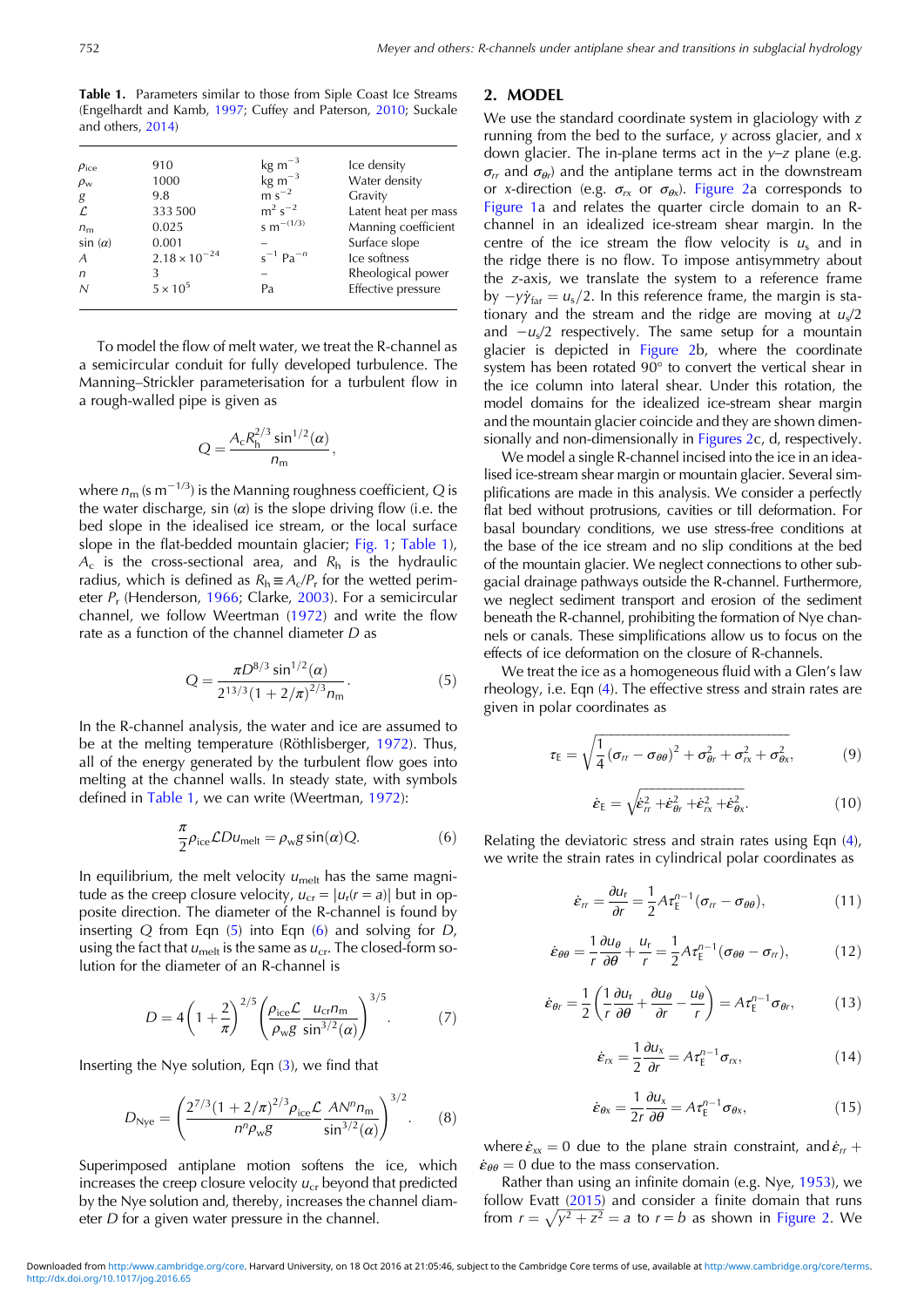<span id="page-3-0"></span>

Fig. 2. Schematic representation for the quarter model domain shown in (a) an idealised ice stream shear margin and (b) a mountain glacier that has been rotated to translate vertical shear to lateral shear. These map to the physical space and boundary conditions for in-plane (blue) and antiplane (red) motion around a channel: (c) dimensionally and (d) non-dimensionally. In-plane motion occurs in the y–z plane and antiplane motion occurs in the x-direction. The coordinates are in a translating reference frame moving at  $-y\gamma_{\text{far}}$ , so that the system is antisymmetric about the z-axis.

do this for two reasons, firstly, it is more general and, secondly, the addition of antiplane shear can dominate inplane motion in the far-field if the domain is too large. On the outer boundary of the finite domain, the normal stress is equal to the overburden (hydrostatic) pressure of the ice,  $\rho_{\text{ice}} g H(1 - z/H)$ , where H is the glacier thickness (Nye, [1953](#page-11-0); Evatt, [2015\)](#page-10-0). Assuming that  $b/H \ll 1$  and therefore, that the overburden stress is nearly constant around the

domain, we write the constant compressive overburden stress as  $\sigma_{0} = \rho_{\text{ice}} gH$ . On the boundary of the channel, the normal stress is the water pressure inside the channel,  $p_w$  $( $\sigma$ <sub>o</sub>) following Spring and Hutter (1981). Due to incompress ( $\sigma$ <sub>o</sub>) following Spring and Hutter (1981). Due to incompress ( $\sigma$ <sub>o</sub>) following Spring and Hutter (1981). Due to incompress$ ibility and the pressure independence of the assumed rheology, we can add to our stress field the uniform tensile stress  $\sigma_{0}\delta_{ii}$ , which has no effect on the flow field and removes any traction on the outer wall. This gives  $\sigma_{rr}(r = a)$  =  $\sigma_{\rm o} - p_{\rm w} = N$  at the channel wall. Thus, the in-plane boundary conditions are

$$
\sigma_{rr}(r=a)=\sigma_{o}-p_{w}=N, \quad \sigma_{rr}(r=b)=0.
$$

In the antiplane direction, the shear stress on the inner channel is zero. On the outer boundary, we impose an antiplane velocity  $u_x$  that varies linearly with distance  $y = b\cos(\theta)$ to represent far-field shearing. In this way, we write the antiplane boundary conditions as

$$
\sigma_{rx}(r = a) = 0
$$
,  $u_x(r = b) = \dot{\gamma}_{far}b\cos(\theta)$ .

In order to isolate the effects of antiplane shear generated by differential velocity within the ice, we apply the following boundary conditions along the base of the glacier or idealised ice-stream shear margin,

$$
\sigma_{\theta r}(r; \theta = 0) = 0, \quad \sigma_{\theta x}(r; \theta = 0) = 0.
$$

In a mountain glacier with rotated axes, these boundary conditions represent symmetry conditions (Fig. 2b). In the idealised ice-stream shear margin, however, these boundary conditions represent how the basal ice interacts with the till. We assume that the till deforms plastically (Kamb, [1991](#page-11-0); Tulaczyk and others, [2000;](#page-12-0) Cuffey and Paterson, [2010\)](#page-10-0) and  $\sigma_{\theta}(\theta = 0) \equiv$  $\sigma_{zx}(z=0) = \tau_{\rm b}$ , where  $\tau_{\rm b}$  is the basal shear stress supported by the till and less than or equal to the plastic yield stress of the till  $\tau_{y}$ . If the basal shear stress  $\tau_{b}$  is small compared with a characteristic antiplane shear stress within the ice  $\tau_{\text{far}}$ , then the assumption  $\sigma_{\theta x}(r; \theta = 0) \approx 0$  is well justified (Schoof, [2012\)](#page-11-0). In recent numerical simulations, Perol and others ([2015](#page-11-0)) find a basal shear stress of  $\tau_{\rm b} \approx 60 - 75$  kPa near an R-channel in an ice-stream shear margin. If we estimate the characteristic antiplane shear stress as  $\tau_{\text{far}} = (\dot{\gamma}_{\text{far}}/2A)^{1/n}_{24} \approx 75 \text{ kPa}$ , using  $\dot{\gamma}_{\text{far}} = 2 \times 10^{-9} \text{ s}^{-1}$  and  $A = 2.18 \times 10^{-24}$  Pa<sup>-n</sup> s<sup>-1</sup> (cf. [Fig. 3](#page-5-0); [Table 1\)](#page-2-0), we find that  $\tau_{\text{far}}$  and  $\sigma_{\text{xz}}$  from the simulations by Perol and others [\(2015\)](#page-11-0) are of similar magnitude. Thus, near the channel  $\sigma_{\alpha}(r; \theta)$  =  $0 \approx 0$  is potentially a poor approximation to the subglacial hydrology influenced basal boundary conditions prescribed by Perol and others [\(2015\)](#page-11-0). Furthermore, including in-plane traction along the ice/till interface, i.e.  $\sigma_{\theta r}(r; \theta = 0) = \tau_{\text{b}}$ , would inhibit channel closure at the base (Weertman, [1972\)](#page-12-0). It is likely all the same that this is a small effect due to the small channel closure velocities. Nevertheless, our goal is to isolate the effects of antiplane shear within the ice and therefore, we neglect antiplane and in-plane basal shear (Hutter and Olunloyo, [1980](#page-11-0); Barcilon and Macayeal, [1993](#page-10-0); Haseloff and others, [2015](#page-11-0)). These channels can also be thought of as fully circular englacial channels, as the conditions  $\sigma_{\theta x}$ (r;  $\theta = 0$ ) = 0 and  $\sigma_{\theta r}(r; \theta = 0) = 0$  enforce symmetry across the y-axis.

Along the vertical axis of the quarter circle domain we apply the boundary conditions:

$$
\sigma_{\theta r}(r; \theta = \pi/2) = 0, \quad u_x(r; \theta = \pi/2) = 0.
$$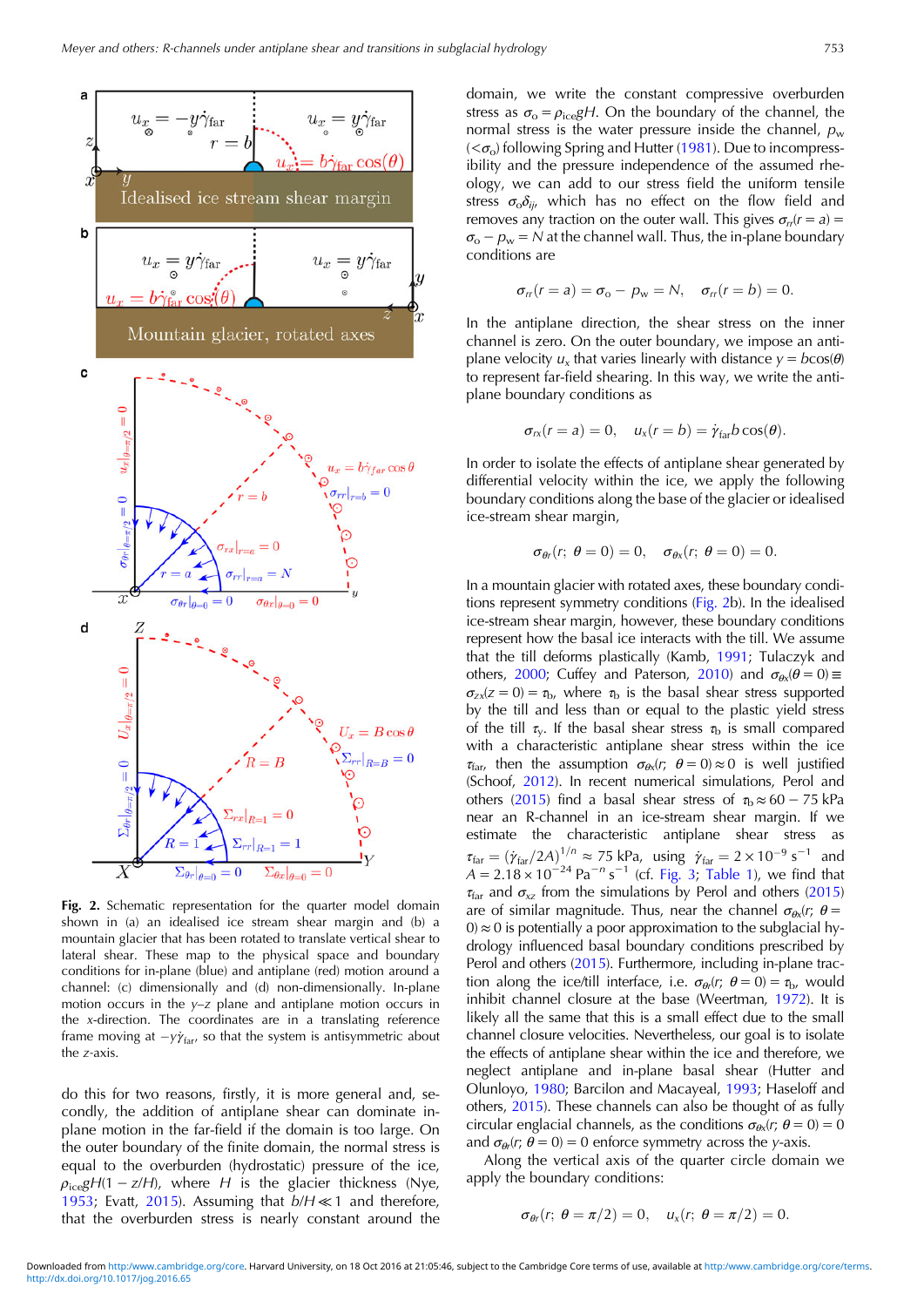<span id="page-4-0"></span>These represent symmetry and antisymmetry conditions and are consistent with the boundary conditions applied at the outer edge. For the mountain glacier with rotated axes, the condition  $u_x = 0$  amounts to a no slip boundary condition at the base, which is an approximation unless the base is frozen to the bed or pore pressure is depressed in the basal till (Hindmarsh, [2004;](#page-11-0) Cuffey and Paterson, [2010](#page-10-0)).

Scaling all lengths by the channel radius a, we have  $r = aR$  and the dimensionless outer radius  $B = b/a$ , which defines the domain size. We scale the antiplane shear strain rate by  $\dot{\gamma}_{\text{far}}$  and the in-plane components of strain rate by  $AN^n$ , which is the dimensional scaling of the Nye strain rate, so that  $\dot{\epsilon}_r = A N^r \dot{E}_r$ . A consequence of this scaling is that the strain rates will not necessarily be close to unity: at the edge of the channel  $E_n = n^{-n}$ , which is 1/27 for  $n = 3$ . We can non-dimensionalise the effective strain rate in the same way as the in-plane strain rates, which gives

$$
\dot{E}_{E} = \sqrt{\dot{E}_{rr}^{2} + \dot{E}_{\theta r}^{2} + S^{2}(\dot{E}_{rx}^{2} + \dot{E}_{\theta x}^{2})},
$$
(16)

where S is the strain rate ratio of antiplane to in-plane strain rates

$$
S = \frac{\dot{\gamma}_{\text{far}}}{A N^n}.
$$
 (17a)

This ratio represents the importance of the superimposed antiplane shear strain rate  $\dot{\gamma}_{\text{far}}$  as compared with a characteristic in-plane strain rate  $AN^n$ .

The strain rate ratio  $S$  can also be written as:

$$
S = n^{-n} \left( \frac{\dot{\gamma}_{\text{far}}}{\dot{\epsilon}_{\theta\theta}^{\text{Nye}}} \right),\tag{17b}
$$

$$
=2\left(\frac{\tau_{\text{far}}}{N}\right)^n,\tag{17c}
$$

where we use

$$
\dot{\varepsilon}_{\theta\theta}^{\text{Nye}} = A \bigg(\frac{N}{n}\bigg)^n \quad \text{and} \quad \tau_{\text{far}} = \bigg(\frac{\dot{\gamma}_{\text{far}}}{2A}\bigg)^{1/n}.
$$

Thus, S represents the importance of the antiplane strain rate imposed on the outer edge of the domain to the in-plane creep closure of the channel.

Since the stress driving creep closure at the edge of the channel scales with N, we non-dimensionalise the in-plane stresses so that  $\sigma_{rr} = N \Sigma_{rr}$ . Following the above convention for the antiplane strain rates, we scale antiplane stresses by SN so that  $\sigma_{rx} = SN\Sigma_{rx}$ . We now write the effective stress as  $\tau_{\rm E} = NT_{\rm E}$ , where

$$
\mathcal{T}_{\rm E} = \sqrt{\frac{1}{4} \left( \Sigma_{rr} - \Sigma_{\theta\theta} \right)^2 + \Sigma_{\theta r}^2 + S^2 \left( \Sigma_{rx}^2 + \Sigma_{\theta x}^2 \right)}. \tag{18}
$$

The velocities scale as the strain rates multiplied by the channel radius so that

$$
u_{r} = A a N^{n} U_{r} \quad \text{and} \quad u_{x} = A a N^{n} S U_{x}.
$$
 (19)

The equations for mass and momentum conservation now

become

$$
\frac{1}{R}\frac{\partial}{\partial R}(R\Sigma_{rr}) + \frac{1}{R}\frac{\partial \Sigma_{\theta r}}{\partial \theta} - \frac{\Sigma_{\theta \theta}}{R} = 0, \tag{20}
$$

$$
\frac{1}{R}\frac{\partial}{\partial R}(R\Sigma_{\theta r}) + \frac{1}{R}\frac{\partial \Sigma_{\theta \theta}}{\partial \theta} + \frac{\Sigma_{\theta r}}{R} = 0, \tag{21}
$$

$$
\frac{1}{R}\frac{\partial}{\partial R}(R\Sigma_{rx}) + \frac{1}{R}\frac{\partial \Sigma_{\theta x}}{\partial \theta} = 0, \tag{22}
$$

$$
\dot{E}_{rr} + \dot{E}_{\theta\theta} = \frac{\mathrm{d}U_{\mathrm{r}}}{\mathrm{d}R} + \frac{U_{\mathrm{r}}}{R} + \frac{1}{R}\frac{\partial U_{\theta}}{\partial \theta} = 0. \tag{23}
$$

The boundary conditions, in non-dimensional form ([Fig. 2](#page-3-0)d), are then

$$
\Sigma_{rr}(R=1) = 1, \quad \Sigma_{rr}(R=B) = 0,
$$
  

$$
\Sigma_{rx}(R=1) = 0, \quad U_x(R=B) = B\cos(\theta),
$$
  

$$
\Sigma_{\theta r}(R; \theta=0) = 0, \quad \Sigma_{\theta x}(R; \theta=0) = 0,
$$
  

$$
\Sigma_{\theta r}(R; \theta = \pi/2) = 0, \quad U_x(R; \theta = \pi/2) = 0.
$$

## 2.1. Reasonable strain rate ratio values

Here we estimate the size of the antiplane strain rate  $\dot{\gamma}_{\text{far}}$ using data from the the Worthington Glacier, Alaska (Harper and others, [2001\)](#page-11-0), which is shown in [Figure 3](#page-5-0)a, and the Upper Whillans Ice Stream shear margin surface velocity data shown in [Figure 3](#page-5-0)b (Echelmeyer and Harrison, [1999;](#page-10-0) Truffer and Echelmeyer, [2003,](#page-12-0) [2005\)](#page-12-0). These data give the estimates of  $\dot{\gamma}_{far} = 2 \times 10^{-8} \text{ s}^{-1}$  for mountain glaciers and  $\gamma_{\text{far}} = 4 \times 10^{-9} \text{ s}^{-1}$  for ice-stream shear margins. We then combine the value for the antiplane strain rate  $\gamma_{\text{far}}$ with a representative value for the effective pressure  $N$  to compute the strain rate ratio  $S = \dot{\gamma}_{\text{far}}/AN^n$ . We also note that the actual value can vary quite significantly, leading to changes in the value of S. The ranges of S we find for reasonable parameter values are  $S \sim 10^{-4}$ –10<sup>-2</sup> for mountain glaciers and  $S \sim 10^{-3} - 10^{-1}$  for ice-stream shear margins. These ranges serve as guidelines for what values of S are relevant to channels in antiplane shear, as in how channel size and shape might vary with S.

2.1.1. Mountain glaciers

We estimate the strain rate ratio  $S$  as

$$
S \sim \frac{u}{AhN^n},
$$

where  $u$  and  $h$  are the velocity difference and height of basal shear ([Fig. 3a](#page-5-0)). For example, data from Harper and others [\(2001](#page-11-0)) and Bartholomaus and others ([2011\)](#page-10-0) as well as Cuffey and Paterson [\(2010](#page-10-0)), suggest the estimates

$$
u \approx 21 \text{ m a}^{-1}
$$
,  $A \approx 2.4 \times 10^{-24} \text{ s}^{-1} \text{ Pa}^{-n}$ ,  
 $h \approx 33 \text{ m}$  and  $N \approx 1.35 \times 10^6 \text{ Pa}$ .

The effective pressure is similar to the values reported by Kavanaugh and Clarke [\(2000](#page-11-0)), Flowers and Clarke ([2002b\)](#page-10-0) and Schoof and others ([2014\)](#page-12-0). Combining these estimates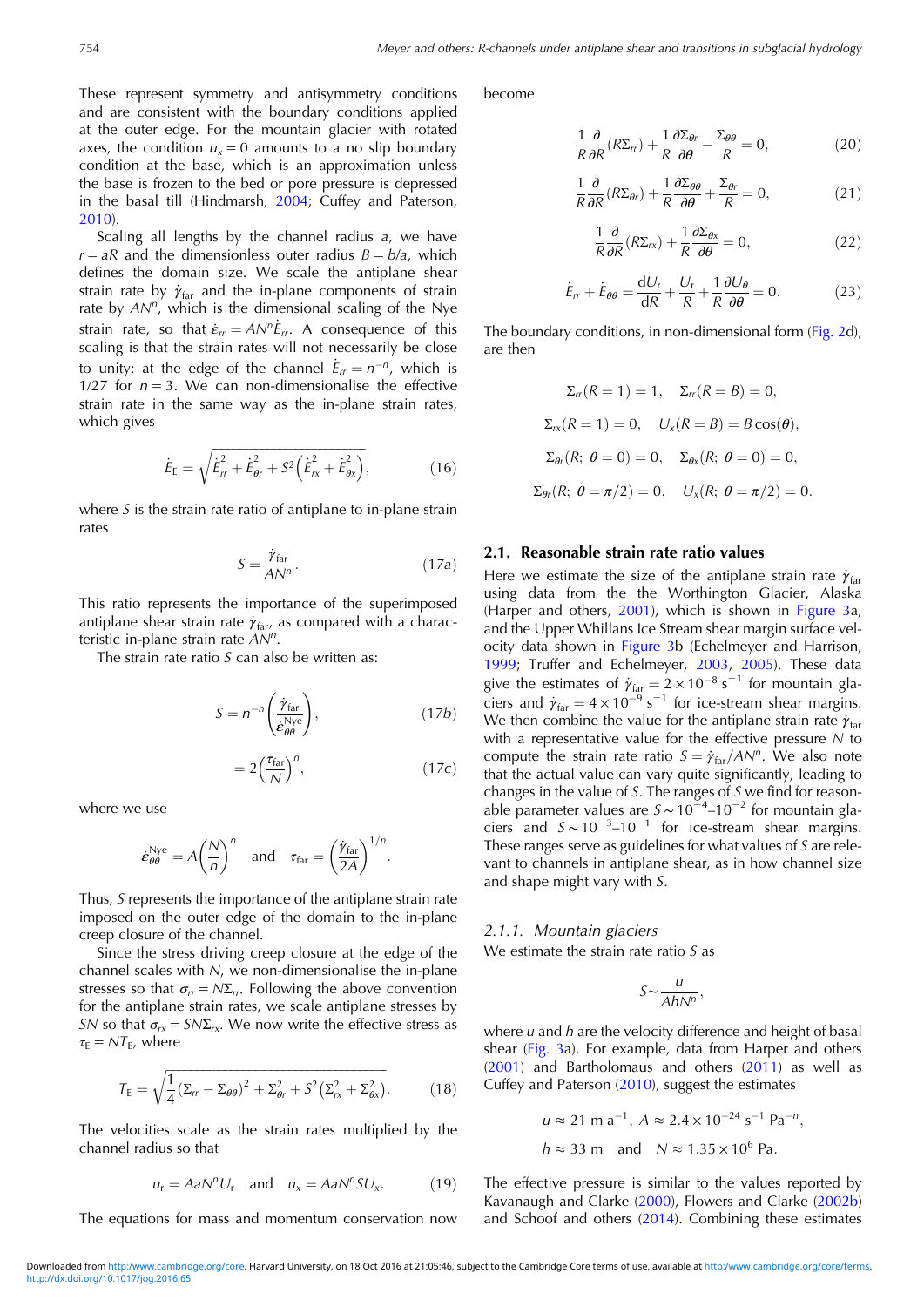<span id="page-5-0"></span>

Fig. 3. Velocity data for computing the magnitude of the antiplane strain rate  $\gamma_{\text{far}}$ : (a) Ice velocity with depth for Worthington Glacier, Alaska from Harper and others ([2001](#page-11-0)). (b) Ice stream shear margin surface velocity data between stations S17 and UpB on the Upper Whillans Ice Stream, Siple Coast, West Antarctica from January 1994 to January 1995 (Echelmeyer and Harrison, [1999;](#page-10-0) Truffer and Echelmeyer, [2003,](#page-12-0) [2005](#page-12-0)). The green circles indicate the portion of the shear zone used to calculate the slope shown in the figure.

we find a strain rate ratio of

$$
S\approx 10^{-3}.
$$

By varying the parameters slightly we find a representative range of  $5 \sim 10^{-4}$  – 10<sup>-2</sup>.

#### 2.1.2. Ice-stream shear margins

The scaling for the strain rate ratio in ice-stream shear margins is similar to the scaling for mountain glaciers except that the length scale  $L$  is now the width of the shear margin (Fig. 3b), so that

$$
S \sim \frac{u_s}{ALN^n}.
$$

The velocity profile in the ice stream and its shear margin are approximately uniform with depth allowing us to use the measured surface velocity  $u_s$  to describe the flow at the base (Kamb, [2001\)](#page-11-0). Using the data from Echelmeyer and Harrison ([1999\)](#page-10-0), Joughin and Tulaczyk [\(2002](#page-11-0)), as well as Cuffey and Paterson ([2010\)](#page-10-0), we choose the parameters

$$
u_s \approx 320 \text{ m a}^{-1}
$$
,  $A \approx 2.18 \times 10^{-24} \text{ s}^{-1} \text{ Pa}^{-n}$ ,  
 $L \approx 2500 \text{ m}$  and  $N \approx 5 \times 10^5 \text{ Pa}$ .

Since R-channels operate at lower water pressure (larger effective pressure) than water flow through linked cavities or sediments, the value for the effective pressure used here is larger than found by Blankenship and others ([1987](#page-10-0)) for the water-saturated subglacial till under Ice Stream B (Whillans Ice Stream). Moreover, the water pressure beneath the ice streams is still closer to the overburden pressure than in mountain glaciers (Engelhardt and Kamb, [1997](#page-10-0), [1998;](#page-10-0) Tulaczyk and others, [2001](#page-12-0)). These parameters lead to strain rate ratio of about

$$
S\approx 10^{-2},
$$

which varies in the range  $S \sim 10^{-3}$ –10<sup>-1</sup> for slightly different parameter values.

#### 3. ANALYSIS

The estimates for S from mountain glaciers and ice streams show that it is a small quantity. In this limit of small antiplane shear, we are able to derive a closed-form solution for the antiplane velocity, which allows us to benchmark the combined in-plane and antiplane finite element code that is used for later calculations. After examining the small S limit, we then turn to the opposite limit, when antiplane motion dominates, and find a scaling for the creep closure as a function of S. The reader who is primarily interested in how the R-channel diameter scales with S and non-circular R-channels can skip to the next section.

For our numerical solutions, we use the existing numerical finite-element method (FEM) package ABAQUS (Dassault Systémes, [2012](#page-10-0)). To model the fully coupled problems, where the ice viscosity is a function of both the in-plane and the antiplane components, we construct a singleelement thick, three-dimensional FEM model constrained to deform by a combination of plane strain and antiplane strain. We couple the displacements of the nodes on opposite faces to ensure that the model maintains a state of combined antiplane and plane strain. We generate the FEM using isoparametric elements with significant refinement near the channel boundary. We compare numerical solutions to the known in-plane Nye solution without antiplane shearing and find a nodal error of <0.8%.

#### 3.1. Small antiplane velocity benchmark

Here, we show that when  $S$  is very small we can derive an analytical solution for the antiplane velocity. The reason for considering this limit is that when the applied antiplane shear is sufficiently small, the in-plane motion dominates throughout the domain and sets the viscosity of the ice. Thus, the creep closure of the R-channel is given by the Nye solution. Evatt [\(2015](#page-10-0)) gives a derivation for the finite domain Nye solution, which in the dimensionless variables used here is given as

$$
U_r = -\frac{n^{-n}}{R} \frac{B^2}{\left(B^{2/n} - 1\right)^n}.
$$
 (24)

:

In this limit, the effective deviatoric stress is only a function of R and given as

$$
T_{\rm E} = \frac{1}{2} \left( \Sigma_{rr} - \Sigma_{\theta\theta} \right) = \frac{1}{nR^{2/n}} \left( 1 - \frac{1}{B^{2/n}} \right)^{-1}
$$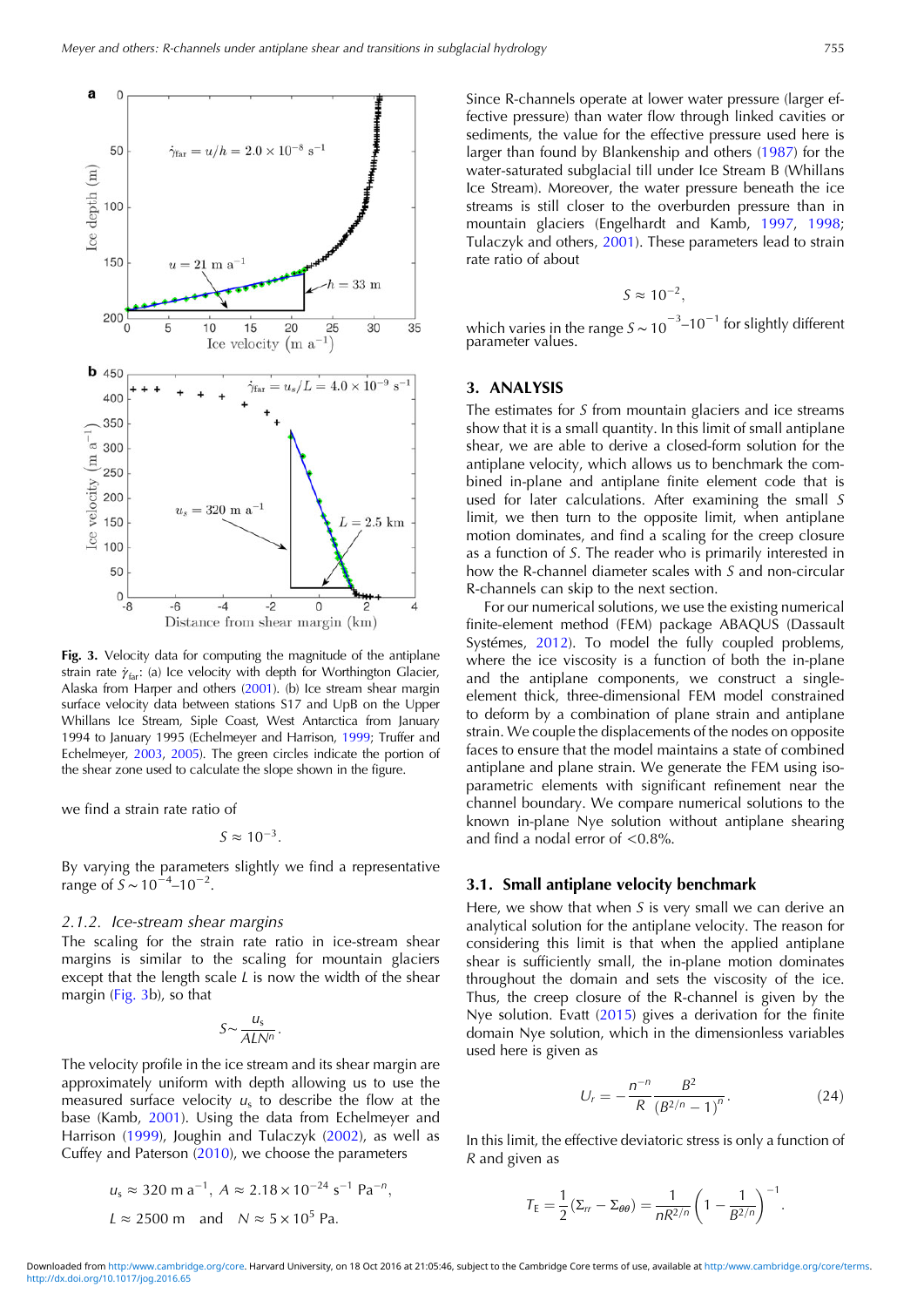<span id="page-6-0"></span>

Fig. 4. Horizontal antiplane strain rate  $\partial U_x/\partial Y$  for  $S \ll 1$ , small antiplane perturbation of in-plane flow field: ABAQUS numerical solution  $\overrightarrow{\Gamma}_{xy}^{N}$  to the full problem with  $S = 10^{-4}$ . The maximum value of horizontal strain rate is <0.1% from the analytical solution of 3.7472 as calculated from the derivative of Eqn [\(26](#page-5-0)) and is located on the top of the channel.

Using Eqns  $(14)$  and  $(15)$ , we can insert the effective stress into the in-plane force balance, Eqn ([20](#page-4-0)), and find

$$
R^{(2/n)-1} \frac{\partial}{\partial R} \left( R^{3-(2/n)} \frac{\partial U_x}{\partial R} \right) + \frac{\partial^2 U_x}{\partial \theta^2} = 0. \tag{25}
$$

This is an equidimensional, linear equation for the antiplane velocity  $u_x$ . The antiplane boundary conditions are

$$
\left. \frac{\partial U_x}{\partial \theta} \right|_{\theta=0} = 0, \left. \frac{\partial U_x}{\partial R} \right|_{R=1} = 0 \quad \text{and} \quad U_x(R=B) = B \cos(\theta).
$$

A method to solve Eqn ([25](#page-4-0)) subject to these boundary conditions is described in Appendix A. The solution for the antiplane velocity  $u_x$  is

$$
U_x = B \frac{(R^{\lambda_+}/\lambda_+)-(R^{\lambda_-}/\lambda_-)}{(B^{\lambda_+}/\lambda_+)-(B^{\lambda_-}/\lambda_-)} \cos(\theta),
$$
 (26)

where  $\lambda_+$  and  $\lambda_-$  are positive and negative solutions to the characteristic polynomial, Eqn  $(A1)$  for  $k = 1$ . Equation ([26](#page-5-0)) also shows that points at the edge of the channel displace in the antiplane direction as if the interior underwent a homogeneous deformation rate and therefore, similar to an Eshelby ([1957\)](#page-10-0) inclusion in a composite solid. Figure 4 shows the numerical strain rate  $\dot{\Gamma}_{xy}^{N}$  computed from the full ABAQUS simulation with  $S = 10^{-4}$ . The error between  $\dot{\Gamma}_{xy}^{N}$  and the derivative of Eqn ([26](#page-5-0)),  $\partial U_x/\partial Y$  is <0.1% and serves as a good benchmark for the ABAQUS simulations.

## 3.2. Region of validity

We now consider under what conditions the analytical solution for the antiplane velocity is valid. From the Nye solution, Eqn [\(24\)](#page-4-0), we can see that the in-plane velocity decays as 1/R. The antiplane velocity, however, is largest along the outer edge. Thus, for the perturbation solution to be valid throughout the domain, we require that the ratio of antiplane shear strain rate to the minimum in-plane strain rate is small, i.e.

$$
\frac{\dot{\gamma}_{\text{far}}}{\dot{\varepsilon}_n(R=B)} = n^n S(B^{2/n} - 1)^n \ll 1.
$$

We can rearrange the right-hand side to find the critical nondimensional radius

$$
B_{\rm cr} = \left(1 + \frac{1}{nS^{1/n}}\right)^{n/2}.\tag{27}
$$

Thus, the outer radius must satisfy the inequality  $B \ll B_{cr}$  in order for the entire domain to be dominated by in-plane creep closure. This condition states that the domain size must decrease as S increases. For  $S = 10^{-3}$  and  $n = 3$ , we have that  $B_{cr} = 10$  and, thus for  $B = 10$ , this inequality is violated as S approaches  $10^{-3}$  but not unity as one might initially expect.

If the size of the domain is much larger than  $B_{\text{cr}}$ , the perturbation solution is no longer valid near the boundary and there is a transition to a region that is antiplane dominated (Weertman, [1972\)](#page-12-0). The small  $S$  scaling of Eqn  $(27)$  predicts that the transition will occur at a radius  $R \sim 1/\sqrt{5}$ , as this is when  $\dot{E}_r \sim S$ . Close to the channel, the dominant flow of ice is inward creep closure of the channel. In the far field, ice predominantly flows downstream. The transition radius,  $R \sim 1/\sqrt{5}$ , represents the crossover between the inward creep closure dominated flow and the antiplane flow downstream.

#### 3.3. Limit of large antiplane velocity

Here we consider very large values of S, when antiplane shear strain rate strongly dominates the in-plane strain rate. In this limit, the non-dimensional effective stress and strain rate, from Eqns  $(9)$  and  $(10)$  $(10)$  $(10)$ , reduce to

$$
T_{\rm E} = S\sqrt{\Sigma_{rx}^2 + \Sigma_{\theta x}^2} \quad \text{and} \quad \dot{E}_{\rm E} = S\sqrt{\dot{E}_{rx}^2 + \dot{E}_{\theta x}^2}.\tag{28}
$$

Thus, the effective viscosity of the ice is set by the antiplane motion. In this regime, the non-linearity of the equations in the in-plane direction disappears and the channel will close like a Newtonian ( $n = 1$ ) fluid with a spatially variable viscosity, much like the observations of Haefeli [\(1951](#page-11-0)) and Glen [\(1956](#page-11-0)). Here we seek to determine how the creep closure velocity  $U_r$  depends on S.

To start, we use quantities that are averaged over  $\theta \in [0, \pi]$ and consider deviations from axisymmetric creep closure in a later section. Mass conservation can then be written as

$$
\frac{\partial \overline{U}_r}{\partial R} + \frac{\overline{U}_r}{R} = 0,
$$

where any  $U_{\theta}$  dependence integrates out, and we can write the solution  $\overline{U}_r$  in the form,

$$
\overline{U}_r = -\frac{C}{R}.\tag{29}
$$

Now in the large S limit, the in-plane rheology is given as

$$
\dot{E}_r = \frac{1}{2} S^{(n-1)/n} \left( \dot{E}_{rx}^2 + \dot{E}_{\theta x}^2 \right)^{(n-1)/(2n)} (\Sigma_r - \Sigma_{\theta \theta}). \tag{30}
$$

Along the channel, the radial stress and hoop stress scale as

$$
\Sigma_{rr}-\Sigma_{\theta\theta}\!\sim\!f(n,\;B)
$$

from the boundary conditions, where  $\Sigma_{rr} = 1$  and  $\Sigma_{\theta\theta}$  is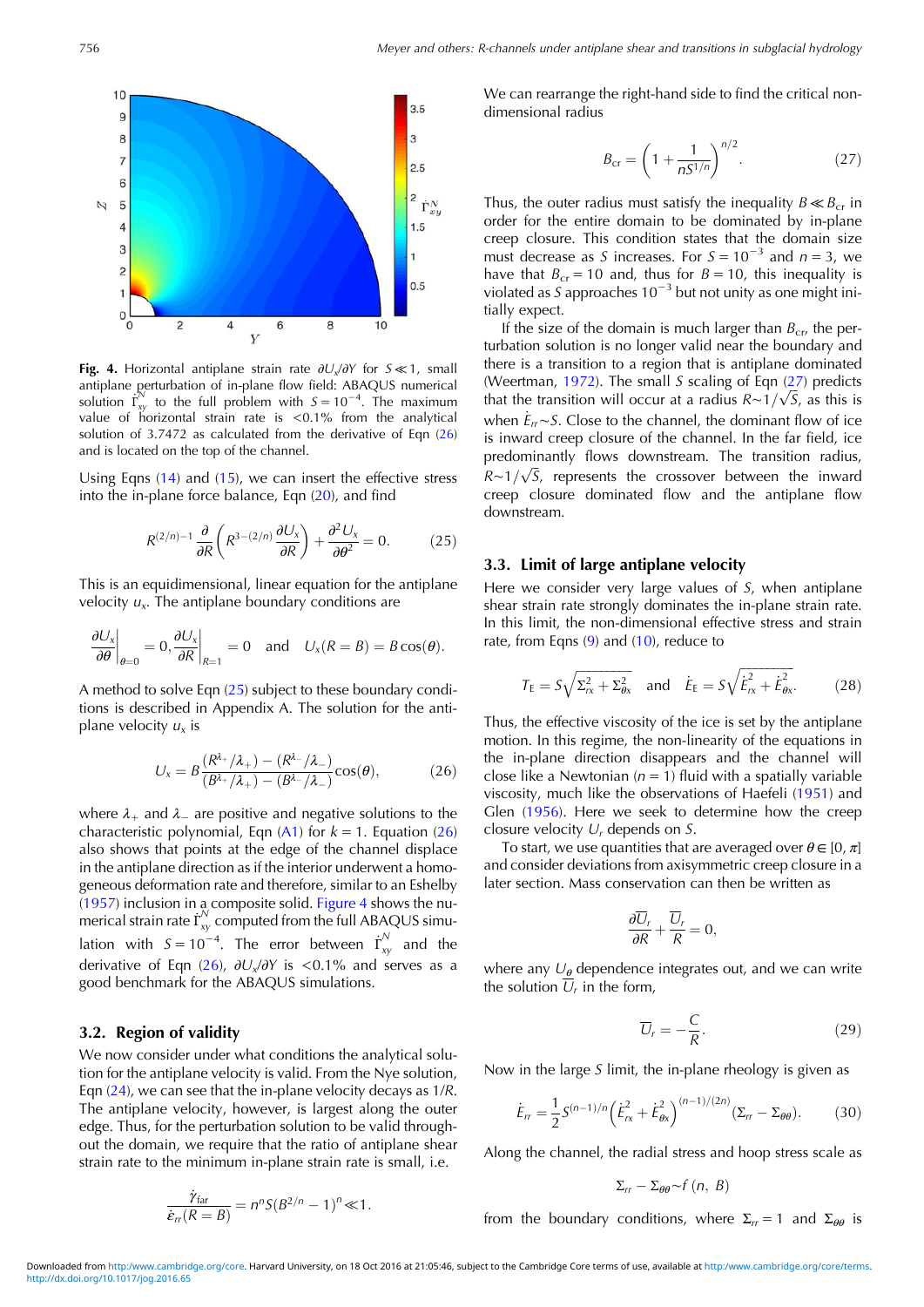<span id="page-7-0"></span>

**Fig. 5.** Large *S* scaling for the average creep closure  $|\overline{U_r}|$  at  $R = 1$ . Black circles are ABAQUS simulation results (linear spacing in S) and black lines follow scaling with a best-fit coefficient of proportionality. The outer radius for these simulations is  $B = 10$ .

independent of S and an unknown function of  $n$  and  $B$ . The radial antiplane strain rate  $\dot{E}_{rx}$  along the hole is zero and therefore we are left with

$$
\overline{E}_{rr} \sim S^{n-1/n} \dot{E}_{\theta x}^{n-1/n} f(n, B).
$$

The average in-plane strain rate scales with the in-plane velocity as

$$
\overline{E}_{rr} \sim -\overline{E}_{\theta\theta} \sim -\frac{\overline{U}_r}{R},
$$

and inserting the strain rate scaling at  $R = 1$  gives

$$
\left|\overline{U}_r\right| \sim S^{(n-1)/n},
$$

which can be seen in Figure 5 for three different values of  $n$ and  $B = 10$ .

## 4. R-CHANNEL DIAMETER WITH S

In the previous two sections, we examined the creep closure velocity in the limits of small and large antiplane strain rate. Here we show the influence of antiplane shear on the size of R-channels. For the small antiplane shear case, e.g.  $S \ll 1$ , there is no change to the standard Röthlisberger analysis and we can insert the parameters from [Table 1](#page-2-0) into Eqn  $(8)$  $(8)$ and find that

$$
D_{\text{Nye}} = \left(\frac{2^{7/3} (1 + 2/\pi)^{2/3} \rho_{\text{ice}} \mathcal{L}}{n^n \rho_{\text{w}} g} \frac{A N^n n_{\text{m}}}{\sin^{3/2}(\alpha)}\right)^{3/2} \approx 2.3 \text{ m}.
$$

This is consistent with Vogel and others [\(2005](#page-12-0)), who show flowing water with a depth of 1.6 m at the base of the dormant Kamb ice-stream shear margin.

For arbitrary S, we turn to numerical simulations to determine the average creep closure velocity  $\bar{u}_{\rm cr}$  as a function of the applied antiplane strain rate  $\dot{\gamma}_{\text{far}}$  and a fixed effective pressure N. Figure 6 shows that for  $5 \le 10^{-3}$ , the Nye solution holds and the predicted channel size is exactly that found above. As S increases, it leaves the small perturbation range and we find that for  $S \sim 10^{-2}$ , the diameter roughly



Fig. 6. R-channel diameter as a function of the antiplane to in-plane strain rate ratio S. Representative ranges of S for ice streams and mountain glaciers are based estimates from data (Echelmeyer and Harrison, [1999;](#page-10-0) Harper and others, [2001](#page-11-0); Truffer and Echelmeyer, [2005](#page-12-0)). Error bars denote RMS deviations from axisymmetry.

doubles in size. For very large S, we can use the scaling from the last section to show that the diameter of the channel should scale as  $D \sim S^{3(n-1)/(2n)}$ . As S increases the R-channel size increases, which can be seen from Eqn ([7](#page-2-0)): for a constant  $N$ , if  $\bar{u}_{cr}$  increases then  $D$  must also increase. A larger diameter also implies larger discharge Q and therefore, sufficient available water is required for the channel shape to increase at constant effective pressure.

If the channel pressure is allowed to vary, our results indicate that adding in antiplane shear allows channels at a given diameter (or flow rate) to operate at higher water pressures (lower effective pressure). For an R-channel with a fixed diameter, the flow rate through the channel is fixed by Eqn [\(5](#page-2-0)), and the creep closure rate of the channel is then fixed by Eqn [\(6](#page-2-0)). Our results in Figure 5 show that the creep closure velocity increases with  $S = \dot{\gamma}_{\text{far}}/(AN^n)$ . Thus, to maintain a fixed creep closure rate with a fixed far-field strain rate  $\dot{\gamma}_{\text{far}}$ , the channel pressure must increase, leading to a lower effective pressure and a reduction in the strength of the bed.

## 5. DISCUSSION

Here we discuss implications of increasing antiplane shear around R-channels to subglacial hydrology and extend our analysis to determine non-circular R-channel shapes. In Figure 6, we show the average R-channel diameter as a function of the strain rate ratio  $S$ , assuming a semicircular channel. Our numerical simulations do, however, allow for analysis of the expected shape and how the deviations from circular vary with applied antiplane shear. After discussing non-circular R-channels, we describe how our results for the diameter of an R-channel in regions of antiplane shear might influence subglacial hydrology and glacier sliding. We discuss the implications of these results to surging glaciers and describe how the transition between channelised drainage and linked-cavity systems may be facilitated by including shear in the R-channel analysis. Finally, we examine the relationship between the outer boundary of the domain and the applied antiplane shear and its implications for subglacial hydrology.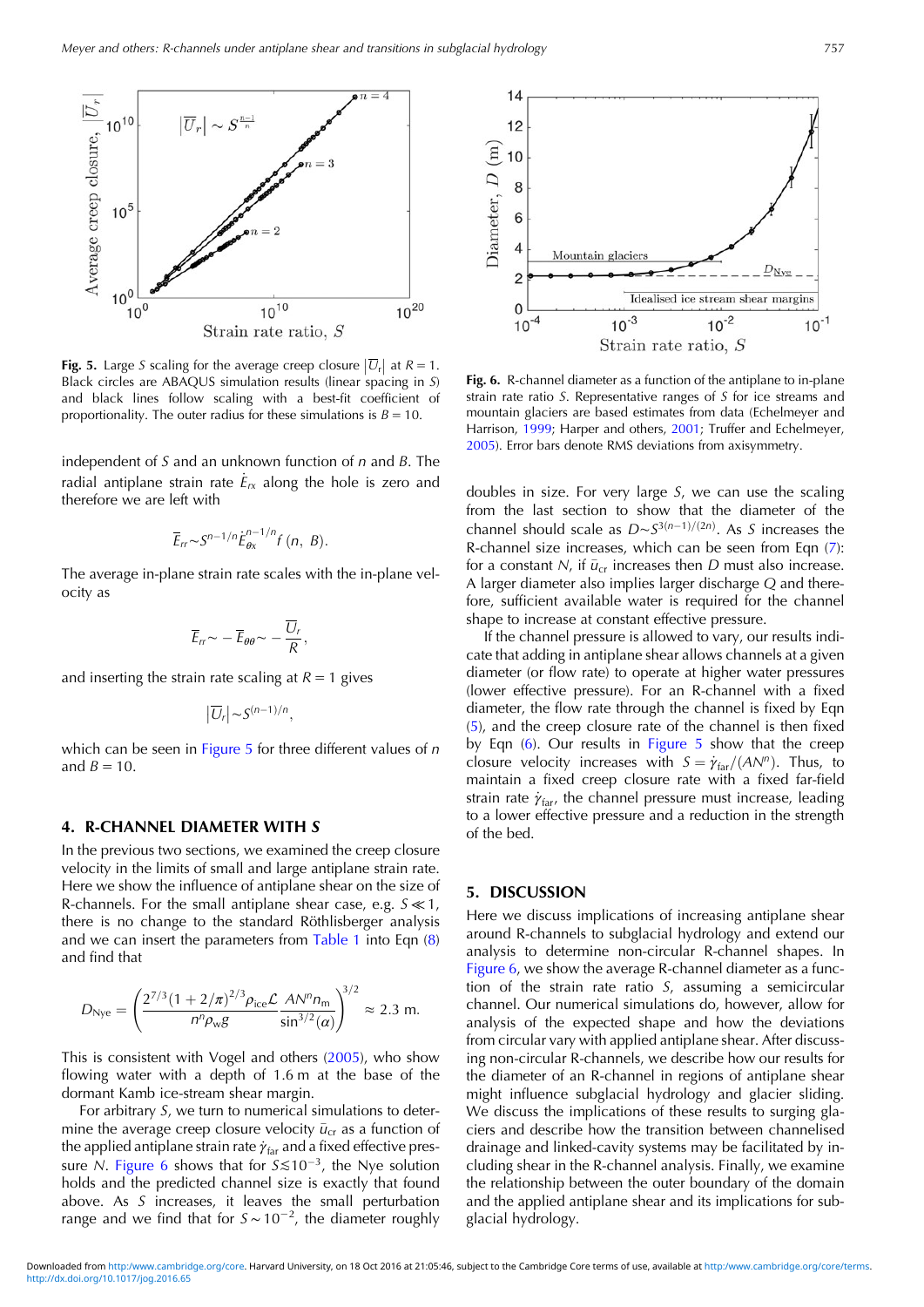## 5.1. Non-circular R-channels

There is a small but growing literature on non-circular R-channels. Hooke and others [\(1990](#page-11-0)) consider channel cross sections given by the space between the arc of a circle and its chord and find better agreement with water pressure data from Austdalsbreen and Storglaciären than standard semicircular R-channels. Fowler and Ng [\(1996](#page-11-0)) model low, broad canals in sediments during jökulhlaups. In their model, the height of the channel is governed by the creep closure of ice and the width of the channel is determined by erosion of the sediments. This method provides more reasonable values for the Manning roughness coefficient and yields an improved simulation of the 1972 Grímsvötn jökulhlaup. Cutler [\(1998](#page-10-0)) uses a finite element model to determine the seasonal evolution of an R-channel cross section and examine the effects of variable water input. He finds that all channels tend toward low, broad shapes. Furthermore, for two channels with equivalent areas, the channel with a lower width-to-height ratio (i.e. more circular) will expand faster, stealing water from neighbouring channels. More recently, Dallaston and Hewitt ([2014\)](#page-10-0) study the stability of R-channels under coupled interfacial melting and creep closure. They show that circular channels under axisymmetric in-plane loading with a constant melt rate are unstable to linear perturbations for both shear-thinning and Newtonian viscosities. Moreover, they show that this instability can be stabilised by the addition of a uniform heat source that diffuses to the free boundary of the channel.

We complement these studies by examining how antiplane shear modifies initially circular channels. To analyse the effect of shear on the shape of the channel, we break the creep closure into an average and fluctuating component, i.e.

$$
u_{\rm r}=\bar{u}_{\rm cr}+u_{\rm r}'.
$$

Our previous analysis neglected  $u'_r/\bar{u}_{cr}$  as a very small quantity. This assumption is reasonable because the maximum value of  $u'_r/\bar{u}_{cr}$  for  $S = 10^{-1}$  is 0.1. However, we wish to look at channels that deviate from circular. In keeping with the idea that  $u_{\rm r}'/\bar{u}_{\rm cr}$   $\ll$  1, we ignore small variations in diameter and derive Eqn [\(7](#page-2-0)) identically as before. We then insert  $u_r$  in the place of  $\bar{u}_{cr}$  in Eqn ([7\)](#page-2-0), which gives approximately

$$
D = 4\left(1 + \frac{2}{\pi}\right)^{2/5} \left(\frac{\rho_{\text{ice}}\mathcal{L}}{\rho_{\text{w}}g} \frac{\bar{u}_{\text{cr}}n_{\text{m}}}{\sin^{3/2}(\alpha)}\right)^{3/5} \left[1 + \frac{3}{5} \frac{u'r}{\bar{u}_{\text{cr}}}\right].
$$
 (31)

Inserting  $u'_r$ , which is dependent on  $\theta$ , from the simulations into Eqn [\(31\)](#page-6-0), we plot the cross section of the channels for three values of  $S$  in Figure  $7$ . We can see that the deviations from circular are not noticeable at  $S = 2 \times 10^{-3}$  and it is not until  $S \ge 10^{-2}$  that the deviations become significant. The extent to which the channels deviate from circular are plotted as error bars in [Figure 6](#page-7-0).

The channel shapes predicted by our simulations indicate that when the superimposed antiplane strain rate increases, the creep closure velocity increases on the top of the channel (i.e. along the z-axis of [Fig. 2](#page-3-0)) and decreases on the sides (along y-axis) relative to the average creep closure velocity  $\bar{u}_{cr}$ . This makes sense, in light of [Figure 4](#page-6-0), where the antiplane strain rate concentrates on the top of the channel and since the viscosity is lower, the channel



Fig. 7. Numerical prediction for the shape of R-channels as a function of S: The vertical shear present in mountain glaciers leads to short, broad channels that are wider than tall (cyan dot dashed curves) and the lateral shear in idealised ice stream shear margins leads to channels that are taller than wide (blue dashed curves). The azimuthally averaged velocity results in semicircular channels (black solid curves).

closes faster locally. Thus, using a melt rate proportional to the creep closure velocity (i.e. steady-state non-uniform melting), circular channels deform and melt into channels that are taller than they are wide. In mountain glaciers under vertical antiplane shear our simulations predict channels that are wider than tall, which is in agreement with the observations (e.g. Fountain, [1993](#page-11-0); Hock and Hooke, [1993](#page-11-0); Fountain and Walder, [1998\)](#page-11-0). In idealised ice-stream shear margins, the antiplane shear straining is along the axis of the channel and our simulations indicate that channels that are taller than wide might form.

#### 5.2. Implications for subglacial hydrology

In models of subglacial hydrology, the downstream ice velocity typically is ignored in the creep closure of the R-channels. Here we find that for low ice flow velocities, it is reasonable to neglect the effect of shear on the channel size, but in regions of high-velocity gradients, the channel size can increase significantly for a fixed pressure difference. This equivalently implies that for a fixed volume flux of water (or equivalently R-channel diameter), the channel will operate at a higher water pressure (lower effective pressure). Therefore, decreasing the effective pressure by accounting for antiplane shear, can increase the basal sliding velocity for a constant basal shear stress.

By including the feedback between antiplane shear and effective pressure, the transition between channelised and distributed drainage occurs at a lower effective pressure and a switch between the two styles of drainage may be facilitated. For hydrologically controlled surging glaciers, systems of channels can coexist with distributed drainage networks (Fowler, [1987](#page-11-0), [1989,](#page-11-0) [2011](#page-11-0)). If the flux of water in the system increases slightly, then the effective pressure in the distributed network increases but decreases in the channels. The channelised portion of the hydrologic system can be unstable. As the flow rate increases, if the effective pressure in the channels decreases more than the distributed drainage effective pressure, then the drainage through channels can shut off. This mechanism leaves only a distributed drainage network that favours sliding. Traditionally, the basal sliding velocity  $u<sub>b</sub>$  is related to the effective pressure in the distributed network via Eqn ([1](#page-0-0)), and therefore, there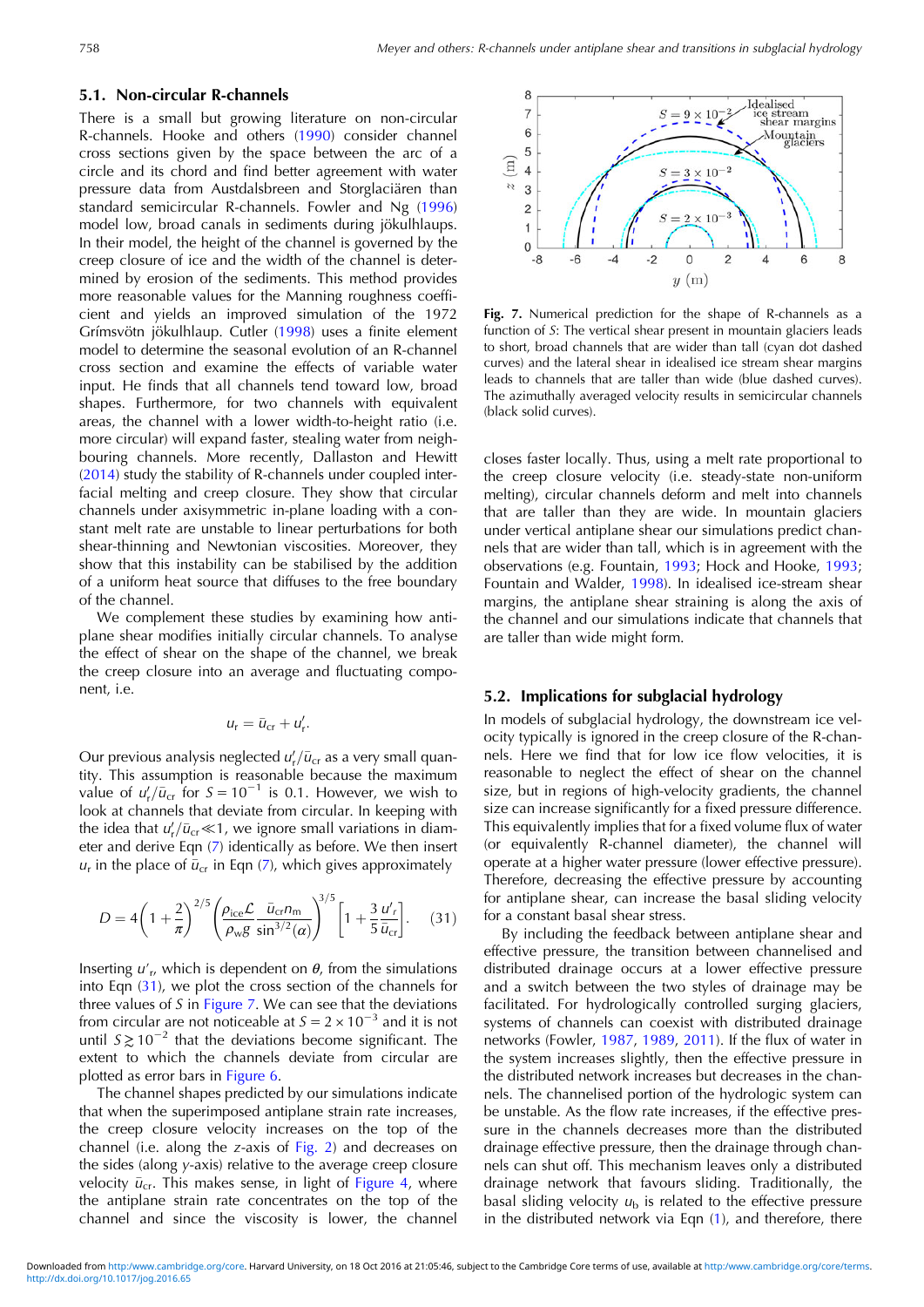is a transition from channels to distributed drainage when  $S_A = u_b/(AHN^n)$  reaches a critical value. This relationship can then be inserted into Eqn ([1](#page-0-0)) to give a multivalued sliding law, where one branch is consistent with surging be-haviour (Clarke and others, [1984](#page-10-0); Fowler, [1989;](#page-11-0) Sayag and Tziperman,  $2009$ ). If we include the S dependence in the R-channel analysis, the effective pressure in the channels would decrease with increasing S, facilitating the transition to a distributed network for a fixed critical  $S_{\Lambda}$ .

## 5.3. Transitions in rheology around R-channels

Spatial transitions in ice rheology can also have profound implications for subglacial hydrology. For a small applied antiplane strain rate, we derive a condition on the outer radius, which ensures that the effective viscosity is dominated by in-plane creep closure throughout the domain. The inequality that the outer radius must satisfy sets an upper limit on the outer radius of the domain  $B$  based on  $S$ , i.e. Eqn [\(27\)](#page-6-0). If the outer radius is larger than  $B_{cr}$ , a transition to an antiplane-dominated region occurs. Weertman ([1972\)](#page-12-0) also finds a transition from an in-plane-dominated to antiplane-dominated region and shows that the in-plane-dominated region deforms as a power-law fluid with  $n = 3$  and the antiplane-dominated region in the far-field deforms as a Newtonian fluid with  $n = 1$ . In the case of a channel beneath an idealised glacier that slides over a flatbed without protrusions, a transition in ice rheology has implications for subglacial hydrology. The water pressure gradient, which drives the flow of water at the base of the glacier and is the derivative of the hoop stress, changes sign for different values of the rheological power n. Weertman finds that for  $n > 2$  ( $n < 2$ ) water is driven into (out of) an R-channel. Thus, in the antiplane-dominated limit water is driven out of the channel and driven into the channel in the in-planedominated limit. Weertman finds that the distance to this transition radius scales as  $R \sim 1/S_r^{n/2}$ , where  $S_\tau = \tau/N$  and  $\tau$ is the antiplane basal shear stress. For  $S_{\tau} = 1/30$ , Weertman shows that R-channels can pull water from a distance of r ~ 160a. Here we find that the transition scales as  $R \sim 1/\sqrt{S}$ , which leads to the prediction that R-channels can only pull water from a distance of about  $r \sim a/\sqrt{5} \approx 6a$ or three channel diameters for  $S \approx 1/30$ . Thus, our analysis predicts a tighter spacing of channels as compared with Weertman's results, which has implications for the dendritic structure of channels.

## 6. CONCLUSION

Using an idealised, theoretical framework, we analyse how antiplane shear can affect the in-plane creep closure of an R-channel. For a small perturbation in  $S = \dot{\gamma}_{\text{far}}/(AN^n)$ , the effective viscosity is independent of the antiplane motion at leading order and therefore, there is no effect on the creep closure of the R-channel. With the ice viscosity set by the in-plane Nye solution, we find an analytical solution for the antiplane velocity  $u_x$ . In the finite domain, the outer radius must satisfy an inequality or else there is a transition to an antiplane-dominated region near the edge of the domain. For very large S, the entire domain is antiplane dominant and we derive a scaling for the average creep closure as a function of S. Combining the insight from both regimes, our analysis shows that small amounts of antiplane shear ( $S \ll$  $10^{-3}$ ) have no effect on the R-channel size, but even

moderate amounts ( $S \sim 10^{-2}$ ) of antiplane shear can double the average diameter of the R-channel. The dependence on antiplane shear in the R-channel analysis can affect glacier sliding by modulating the water pressure and therefore, the transition between channelised and distributed systems in surging glaciers. We also analyse the shape of R-channels under applied antiplane shear. We find agreement with observations of channels that are wider than tall beneath mountain glaciers as well as predict channels that are taller than wide could potentially form near zones of lateral antiplane shear.

Our ice-stream shear margin and mountain glacier schematics are simplified in order to understand the effects of antiplane shear around a single R-channel bounded by simple ice flow. Ice thermomechanics and drainage are more diffuse than our model implies and a transition in rheology will likely be smoother in space. Furthermore, in our model we neglect the mechanics of unsaturated till near an R-channel (Ng, [2000\)](#page-11-0), the interaction between channelised and distributed drainage systems (Hewitt, [2011](#page-11-0), [2013;](#page-11-0) Werder and others, [2013](#page-12-0)), and the vertical flow of water within the temperate shear margin. We do not consider sediment transport (Walder and Fowler, [1994](#page-12-0); Fowler and Ng, [1996;](#page-11-0) Creyts and others, [2013\)](#page-10-0), which can alter the channel cross section as the flow rate within an R-channel increases. Antiplane shear increases the creep closure velocity, which requires more melting in the steady state, and therefore, an increase in flow rate through the channel. Sediment transport may in fact play a stabilising role initiating sediment deformation and influencing drainage dynamics (Walder and Fowler, [1994](#page-12-0)).

The drawbacks to this idealised model highlight several ways in which our analysis may be extended. Here we used a stress-free basal boundary condition along the lower boundary outside of the channel. A frictional sliding law that incorporates subglacial hydrology along the boundary would be more appropriate (Budd and others, [1979;](#page-10-0) Alley and others, [1986;](#page-10-0) Perol and others, [2015\)](#page-11-0). In the antiplane direction, adding basal traction would alter the results by increasing the creep closure velocity near the ice/till interface. Depending on the ratio of far-field to basal stress, the shape of the channel would stay closer to circular. It would also be sensible to require frictional sliding in the in-plane direction, i.e.  $\sigma_{r\theta}(r, \theta = 0) = g(u_r, N)$ , where  $g(u_r, N)$  is a sliding law that couples the radial creep velocity  $u_r$  to the effective pressure N along the boundary (Weertman, [1972](#page-12-0)). The radial creep closure is a small quantity and therefore, this traction will likely also be small. Regardless, the additional traction would slow the creep closure at the channel wall and exaggerate the non-circular channel shapes presented in this paper.

To better understand the effect of antiplane shear on the shapes of R-channels, we would perform transient numerical simulations and iteratively evolve the channel surface in time. In preliminary numerical simulations of this form, we find that the channels are not susceptible to a shape instability, which would form due to a reinforced strain concentration at the top of the channel. This is consistent with Dallaston and Hewitt [\(2014](#page-10-0)), who show that circular channels can be perturbed to stable ellipses. To fully capture the stability of R-channel shapes, we would also couple the ice flow with heat transfer imparted by the turbulently flowing melt water.

The effects of antiplane shear on the effective pressure in subglacial hydrologic systems could be incorporated into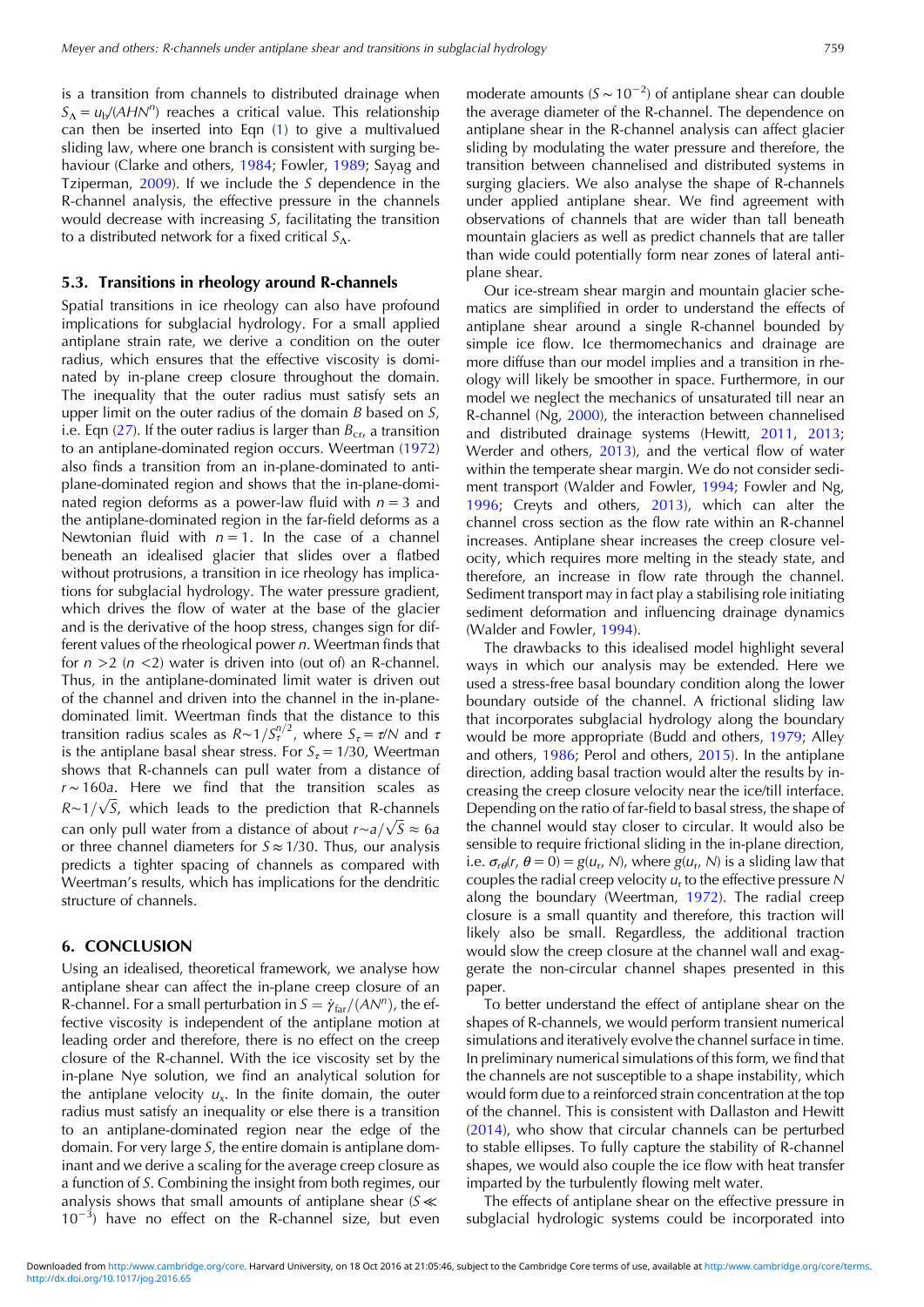<span id="page-10-0"></span>models as a function of time. For example, we can write a parameterisation for the creep closure velocity as a function of the strain rate ratio S as

$$
u_{r}(r=a)=Aa\bigg(\frac{N}{n}\bigg)^{n}\bigg[1+\beta S^{(n-1)/n}\bigg].
$$

This parameterisation reduces to both the small and large S asymptotics with a single parameter  $\beta$ , which represents the large  $S$  power-law prefactor. The strain rate ratio  $S$  could be written as

$$
S=\frac{u_s-u_b}{AhN^n},
$$

where the far-field shear strain rate is given as the difference in surface velocity  $u_s$  and basal slip velocity  $u_b$  divided by  $h = H/(n + 1)$ , which is the basal shear strain rate in the Nye ([1952\)](#page-11-0) solution for glacier flow down a slope in terms of the glacier thickness  $H$  divided by the exponent of the vertical coordinate. This parameterisation for S could be incorporated in models for subglacial hydrology such as Hewitt ([2011\)](#page-11-0), Bartholomaus and others (2011) or Werder and others ([2013\)](#page-12-0). These models could then be coupled with an ice flow model to capture switches in subglacial drainage and surge initiation (Fowler, [1987](#page-11-0); Björnsson, 1998; Oerlemans, [2013\)](#page-11-0).

## ACKNOWLEDGEMENTS

We gratefully acknowledge the support from National Science Foundation Graduate Research Fellowship grant number DGE1144152 (CRM), Harvard University School of Engineering and Applied Sciences Blue Hills Hydrology Endowment (MCF), and the National Science Foundation Polar Program grants PP1341499 (JRR) and PP1043481 (TTC). We thank Garry Clarke, Thibaut Perol, John Platt and Christian Schoof for insightful discussions. We also appreciate the helpful suggestions from the scientific editor, Ralf Greve and the anonymous referees.

#### REFERENCES

- Alley RB, Blankenship DD, Bentley CR and Rooney ST (1986) Deformation of till beneath Ice Stream B, west Antarctica. Nature, 322(6074), 57–59 (doi: 10.1038/322057a0)
- Anderson RS, Hallet B, Walder J and Aubry BF (1982) Observations in a cavity beneath Grinnell Glacier. Earth Surf. Process. Landforms, 7(1), 63–70 (doi: 10.1002/esp.3290070108)
- Barcilon V and Macayeal DR (1993) Steady flow of a viscous ice stream across a no-slip/free-slip transition at the bed. J. Glaciol., 39(131), 167–185
- Bartholomaus TC, Anderson RS and Anderson SP (2011) Growth and collapse of the distributed subglacial hydrologic system of Kennicott Glacier, Alaska, USA, and its effects on basal motion. J. Glaciol., 57(206), 985–1002 (doi: 10.3189/ 002214311798843269)
- Bentley CR, Lord N and Liu C (1998) Radar reflections reveal a wet bed beneath stagnant Ice Stream C and a frozen bed beneath ridge BC, West Antarctica. J. Glaciol., 44(146), 149–156
- Björnsson H (1998) Hydrological characteristics of the drainage system beneath a surging glacier. Nature, 395(6704), 771–774
- Blankenship DD, Bentley CR, Rooney ST and Alley RB (1986) Seismic measurements reveal a saturated porous layer beneath an active Antarctic Ice Stream. Nature, 322(6074), 54–57 (doi: 10.1038/322054a0)
- Blankenship DD, Bentley CR, Rooney ST and Alley RB (1987) Till beneath Ice Stream B: 1. Properties derived from seismic travel times. J. Geophys. Res., 92(B9), 8903–8911 (doi: 10.1029/ jb092ib09p08903)
- Boulton GS, Dent DL and Morris EM (1974) Subglacial shearing and crushing, and the role of water pressures in tills from southeast iceland. Geogr. Ann., 56A, 135–145
- Brugman MM (1986) Water flow at the base of a surging glacier. (PhD thesis, Calif. Inst. of Technol., Pasadena)
- Budd WF, Keage PL and Blundy NA (1979) Empirical studies of ice sliding. J. Glaciol., 23, 157–170
- Clarke GKC (1987) Subglacial till: a physical framework for its properties and processes. J. Geophys. Res., 92(B9), 9023–9036 (doi: 10.1029/jb092ib09p09023)
- Clarke GKC (2003) Hydraulics of subglacial outburst floods: new insights from the Spring-Hutter formulation. J. Glaciol., 49(165), 299–313 (doi: 10.3189/172756503781830728)
- Clarke GKC, Collins SG and Thompson DE (1984) Flow, thermal structure, and subglacial conditions of a surge-type glacier. Can. J. Earth Sci., 21(2), 232–240 (doi: 10.1139/e84-024)
- Creyts TT and Schoof C (2009) Drainage through subglacial water sheets. J. Geophys. Res., 114(F04008), 1–18 (doi: 10.1029/ 2008jf001215)
- Creyts TT, Clarke GKC and Church M (2013) Evolution of subglacial overdeepenings in response to sediment redistribution and glaciohydraulic supercooling. J. Geophys. Res., 118(2), 423–446 (doi: 10.1002/jgrf.20033)
- Cuffey KM and Paterson WSB (2010) The physics of glaciers, 4th edn. Elsevier, Oxford
- Cutler PM (1998) Modelling the evolution of subglacial tunnels due to varying water input. J. Glaciol., 44(148), 485–497
- Dallaston MC and Hewitt I (2014) Free-boundary models of a meltwater conduit. Phys. Fluids, 26(083101), 1–21 (doi: 10.1063/ 1.4892389)
- Dassault Systémes (2012) ABAQUS 6.12-1. Dassault Systémes
- Durham WB, Kirby SH and Stern LA (1997) Creep of water ices at planetary conditions: a compilation. J. Geophys. Res., 102(E7), 16293–16302 (doi: 10.1029/97je00916)
- Echelmeyer K and Harrison W (1999) Ongoing margin migration of Ice Stream B, Antarctica. J. Glaciol., 45(150), 361–369 (doi: 10.3189/002214399793377059)
- Eisen O and 5 others (2005) Variegated Glacier, Alaska, USA: a century of surges. J. Glaciol., 51(174), 399–406 (doi: 10.3189/ 172756505781829250)
- Engelhardt H and Kamb B (2013) Kamb Ice Stream flow history and surge potential. Ann. Glaciol., 54(63), 287–298 (doi: 10.3189/ 2013aog63a535)
- Engelhardt H, Humphrey N, Kamb B and Fahnestock M (1990) Physical conditions at the base of a fast moving Antarctic ice stream. Science, 248(4951), 57–59 (doi: 10.1126/science.248. 4951.57)
- Engelhardt HF and Kamb B (1997) Basal hydraulic system of a West Antarctic ice stream: constraints from borehole observations. J. Glaciol., 43(144), 207–230
- Engelhardt HF and Kamb B (1998) Basal sliding of Ice Stream B, West Antarctica. J. Glaciol., 44(147), 223–230
- Eshelby JD (1957) The determination of the elastic field of an ellipsoidal inclusion, and related problems. Proc. R. Soc. Lond. Ser. A, 241(1226), 376–396 (doi: 10.1098/rspa.1957.0133)
- Evatt GW (2015) Röthlisberger channels with finite ice depth and open channel flow. Ann. Glaciol., 50(70), 45–50 (doi: 10.3189/ 2015aog70a992)
- Fischer UH and Clarke GKC (1997) Stick slip sliding behaviour at the base of a glacier. Ann. Glaciol., 24, 390–396
- Flowers GE and Clarke GKC (2002a) A multicomponent coupled model of glacier hydrology 1. Theory and synthetic examples. J. Geophys. Res., 107(B11), ECV9, 1–17 (doi: 10.1029/2001 jb001122)
- Flowers GE and Clarke GKC (2002b) A multicomponent coupled model of glacier hydrology 2. Application to Trapridge Glacier,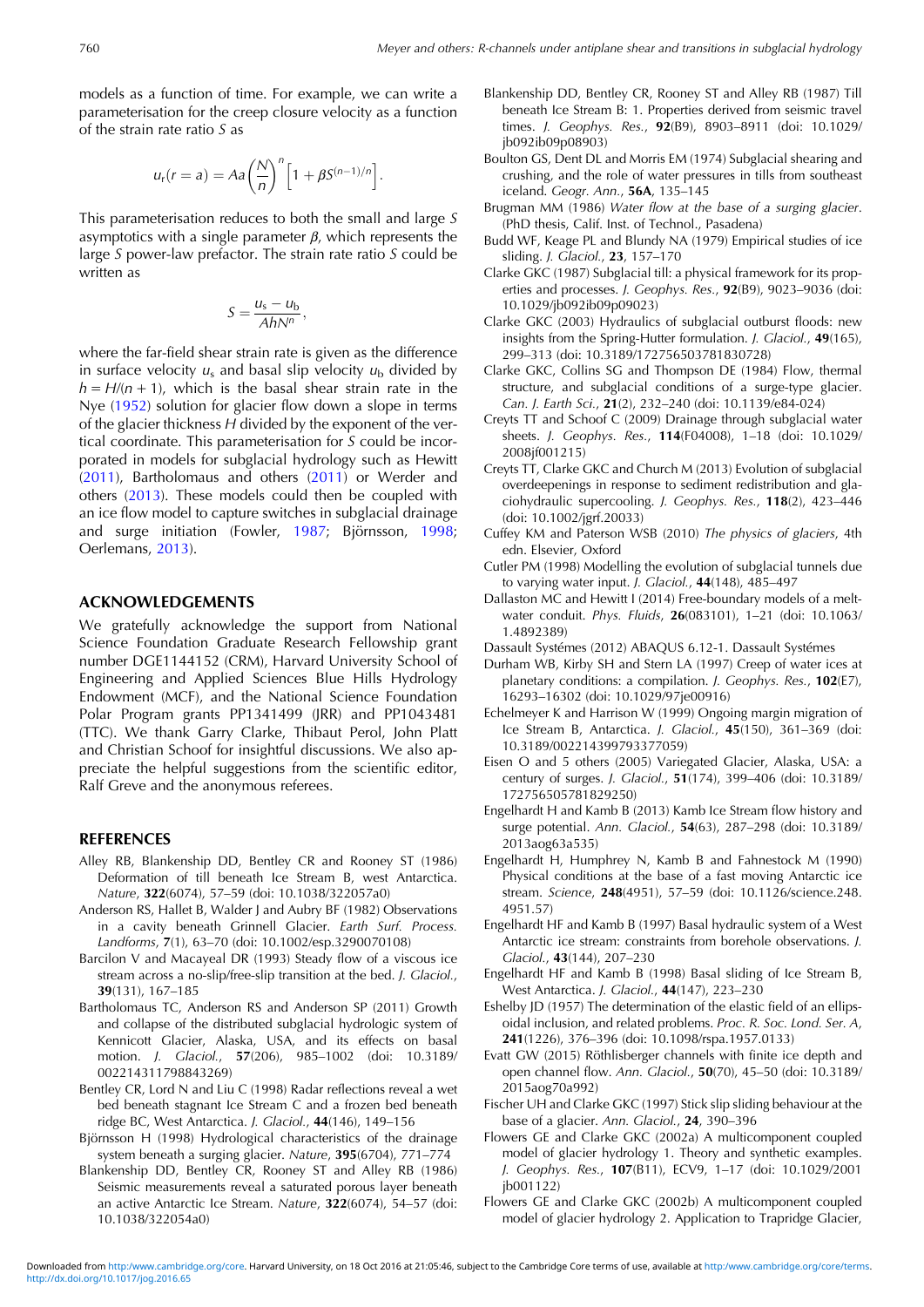<span id="page-11-0"></span>Yukon, Canada. J. Geophys. Res., 107(B11), ECV-10 (doi: 10.1029/2001jb001124)

- Fountain AG (1993) Geometry and flow conditions of subglacial water at South Cascade Glacier, Washington State, USA: an analysis of tracer injections. J. Glaciol., 39(131), 143–156
- Fountain AG and Walder JS (1998) Water flow through temperate glaciers. Rev. Geophys., 36, 299–328 (doi: 10.1029/97rg03579)
- Fowler AC (1987) A theory of glacier surges. J. Geophys. Res., 92 (B9), 9111–9120 (doi: 10.1029/jb092ib09p09111)
- Fowler AC (1989) A mathematical analysis of glacier surges. SIAM J. Appl. Math., 49(1), 246–263 (doi: 10.1137/0149015)
- Fowler AC (2011) Mathematical geoscience, vol. 36. Springer Science & Business Media, Cambridge, UK
- Fowler AC and Ng FSL (1996) The role of sediment transport in the mechanics of jökulhlaups. Ann. Glaciol., 22, 255–259
- Fricker HA and Scambos T (2009) Connected subglacial lake activity on lower Mercer and Whillans Ice Streams, West Antarctica, 2003–2008. J. Glaciol., 55(190), 303–315 (doi: 10.3189/ 002214309788608813)
- Fricker HA, Scambos T, Bindschadler R and Padman L (2007) An active subglacial water system in West Antarctica mapped from space. Science, 315(5818), 1544–1548 (doi: 10.1126/science. 1136897)
- Glen JW (1955) The creep of polycrystalline ice. Proc. R. Soc. Lond. Ser. A, 228(1175), 519-538
- Glen JW (1956) Measurement of the deformation of ice in a tunnel at the foot of an ice fall. J. Glaciol., 2(20), 735–745
- Goldsby D and Kohlstedt D (2001) Superplastic deformation of ice: experimental observations. J. Geophys. Res., 106, 11017-11030 (doi: 10.1029/2000jb900336)
- Gray L and 5 others (2005) Evidence for subglacial water transport in the West Antarctic Ice Sheet through three-dimensional satellite radar interferometry. Geophys. Res. Lett., 32(L03501) (doi: 10.1029/2004gl021387)
- Haefeli R (1951) Some observations on glacier flow. *J. Glaciol.*, **1**(9), 496–500
- Harper JT and 5 others (2001) Spatial variability in the flow of a valley glacier: deformation of a large array of boreholes. J. Geophys. Res., 106(B5), 8547–8562 (doi: 10.1029/2000 jb900440)
- Haseloff M, Schoof C and Gagliardini O (2015) A boundary layer model for ice stream margins. J. Fluid Mech., 781, 353–387 (doi: 10.1017/jfm.2015.503)

Henderson FM (1966) Open channel flow. MacMillan, New York

- Hewitt IJ (2011) Modelling distributed and channelized subglacial drainage: the spacing of channels. J. Glaciol., 57(202), 302– 314 (doi: 10.3189/002214311796405951)
- Hewitt IJ (2013) Seasonal changes in ice sheet motion due to melt water lubrication. Earth Planet. Sci. Lett., 371, 16-25 (doi: 10.1016/j.epsl.2013.04.022)
- Hindmarsh RCA (2004) A numerical comparison of approximations to the Stokes equations used in ice sheet and glacier modeling. J. Geophys. Res., 109(F1) (doi: 10.1029/2003jf000065)
- Hock R and Hooke RL (1993) Evolution of the internal drainage system in the lower part of the ablation area of storglaciaren, sweden. Geol. Soc. Am. Bull., 105(4), 537–546
- Hooke RL, Laumann T and Kohler J (1990) Subglacial water pressures and the shape of subglacial conduits. *J. Glaciol.*, 36(122), 67–71
- Hutter K and Olunloyo VOS (1980) On the distribution of stress and velocity in an ice strip, whichis partly sliding over and partly adhering to its bed, by using a Newtonian viscous approximation. Proc. R. Soc. Lond. Ser. A, 373(1754), 385–403 (doi: 10.1098/rspa.1980.0155)
- Iken A and Bindschadler RA (1986) Combined measurements of subglacial water pressure and surface velocity of Findelengletscher, Switzerland: conclusions about drainage system and sliding mechanism. J. Glaciol., 32(110), 101–119
- Joughin I and Tulaczyk S (2002) Positive mass balance of the Ross Ice Streams, West Antarctica. Science, 295(5554), 476–480 (doi: 10.1126/science.1066875)
- Joughin I, Tulaczyk S, Bindschadler R and Price SF (2002) Changes in West Antarctic Ice Stream velocities: observation and analysis. J. Geophys. Res., 107(B11) (doi: 10.1029/2001jb001029)
- Kamb B (1987) Glacier surge mechanism based on linked cavity configuration of the base water conduit system. J. Geophys. Res., 92(B9), 9083–9099 (doi: 10.1029/jb092ib09p09083)
- Kamb B (1991) Rheological nonlinearity and flow instability in the deforming bed mechanism of ice stream motion. J. Geophys. Res., 96(B10), 16585–16595 (doi: 10.1029/91jb00946)
- Kamb B (2001) Basal zone of the West Antarctic Ice Streams and its role in lubrication of their rapid motion. In Alley RB and Bindschadler RA eds. The West Antarctic ice sheet: behavior and environment, vol. 77. AGU, Washington, DC, 157–199 (doi: 10.1029/ar077p0157)
- Kamb B and 7 others (1985) Glacier surge mechanism: 1982–1983 surge of Variegated Glacier, Alaska. Science, 227(4686), 469– 479 (doi: 10.1126/science.227.4686.469)
- Kavanaugh JL and Clarke GKC (2000) Evidence for extreme pressure pulses in the subglacial water system. J. Glaciol., 46(153), 206– 212 (doi: 10.3189/172756500781832963)
- Lliboutry L (1968) General theory of subglacial cavitation and sliding of temperate glaciers. J. Glaciol., 7, 21–58
- Lliboutry L (1979) Local friction laws for glaciers: a critical review and new openings. J. Glaciol., 23, 67–95
- Ng FSL (1998) Mathematical modeling of subglacial drainage and erosion. (PhD thesis, St. Catherine's College, Oxford University)
- Ng FSL (2000) Canals under sediment-based ice sheets. Ann. Glaciol., 30(1), 146–152 (doi: 10.3189/172756400781820633)
- Nye JF (1952) The mechanics of glacier flow. J. Glaciol., 2(12), 82–93
- Nye JF (1953) The flow law of ice from measurements in glacier tunnels, laboratory experiments and the Jungfraufirn borehole experiment. Proc. R. Soc. Lond. Ser. A, 219, 477–489
- Nye JF (1973) Water at the bed of a glacier. In Symposium on the Hydrology of Glaciers, IAHS Publ., vol. 95, 189–194
- Oerlemans J (2013) A note on the water budget of temperate glaciers. Cryosphere, 7, 1557–1564 (doi: 10.5194/tc-7-1557-2013)
- Perol T and Rice JR (2011) Control of the width of West Antarctic ice streams by internal melting in the ice sheet near the margins. In Abstract C11B-0677 presented at 2011 Fall Meeting, AGU, San Francisco, CA, 5–9 December
- Perol T and Rice JR (2015) Shear heating and weakening of the margins of West Antarctic ice streams. Geophys. Res. Lett., 42 (9), 3406–3413 (doi: 10.1002/2015gl063638)
- Perol T, Rice JR, Platt JD and Suckale J (2015) Subglacial hydrology and ice stream margin locations. J. Geophys. Res., 120 (F003542), 1–17 (doi: 10.1002/2015jf003542)
- Raymond CF (1987) How do glaciers surge? A review. J. Geophys. Res., 92(B9), 9121–9134 (doi: 10.1029/jb092ib09p09121)
- Rignot E, Mouginot J and Scheuchl B (2011) Ice flow of the Antarctic ice sheet. Science, 333(6048), 1427–1430 (doi: 10.1126/ science.1208336)
- Röthlisberger H (1972) Water pressure in intra- and subglacial channels. J. Glaciol., 11(62), 177–203
- Sayag R and Tziperman E (2009) Spatiotemporal dynamics of ice streams due to a triple-valued sliding law. J. Fluid Mech., 640, 483–505 (doi: 10.1017/s0022112009991406)
- Schoof C (2004) On the mechanics of ice-stream shear margins. J. Glaciol., 50(169), 208–218 (doi: 10.3189/172756504781830024)
- Schoof C (2005) The effect of cavitation on glacier sliding. Proc. R. Soc. Lond. Ser. A, 461(2055), 609–627 (doi: 10.1098/ rspa.2004.1350)
- Schoof C (2010a) Coulomb friction and other sliding laws in a higher-order glacier flow model. Math. Models Methods Appl. Sci., 20(01), 157–189 (doi: 10.1142/s0218202510004180)
- Schoof C (2010b) Ice sheet acceleration driven by melt supply variability. Nature, 468(7325), 803–806 (doi: 10.1038/nature09618)
- Schoof C (2012) Thermally driven migration of ice-stream shear margins. J. Fluid Mech., 712, 552–578 (doi: 10.1017/ jfm.2012.438)